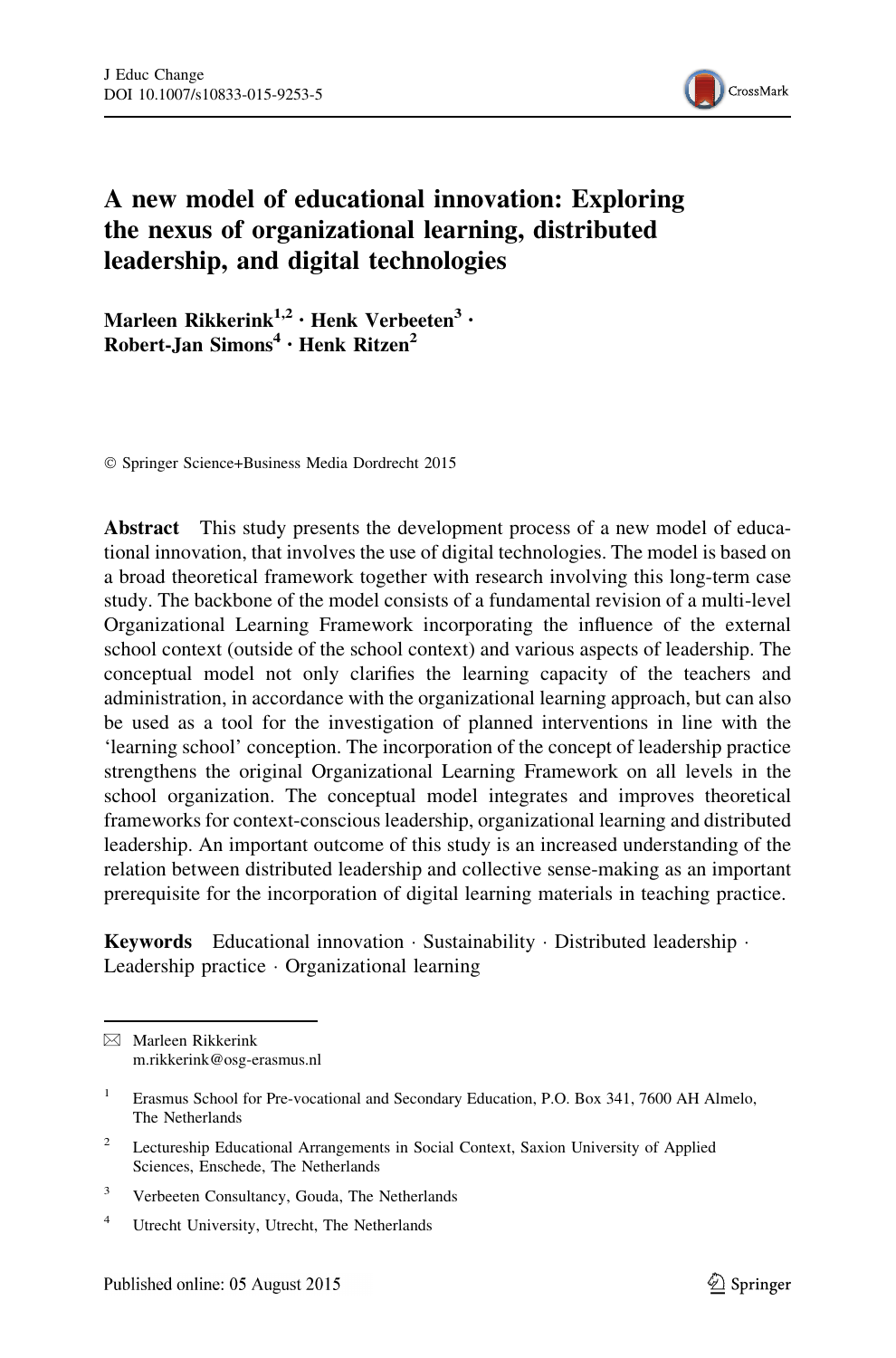#### <span id="page-1-0"></span>Introduction

Changes in the political, social and educational environment put pressure on schools to improve the quality of their educational outcomes (Chval et al. [2006](#page-23-0); Moolenaar et al. [2010;](#page-24-0) Waslander [2007,](#page-25-0) [2010](#page-25-0)). Against the backdrop of large-scale reform efforts in 2005, ten secondary schools in the Netherlands formed a legal construct to support each other in achieving better educational results in order to finance infrastructure and Information and Communication Technology (ICT) improvements. They established the ''Educational Improvement Cooperative'' (EIC) as a strategic alliance (Srivastava and Frankwick [2011](#page-25-0)) for developing and sharing ideas, digital learning materials and teaching experiences based on inter-institutional goals, in order to enhance self-regulated, authentic and social-interactive learning arising from process-oriented classroom practices (Zuylen and Zuylen [2005](#page-26-0)). The implementation of the use of digital learning materials requires integration of ICT within education, which enhances capacity for knowledge development in pupils, teachers and countries (Wiseman and Anderson [2012](#page-26-0)).

At many schools, there is continual improvement of educational practices and students' results, but there are also many schools at which educational innovations are not implemented successfully (Datnow [2002\)](#page-23-0). Some theories of change address this sort of difference in response to innovation from a one-dimensional perspective such as leadership or professional development or innovation strategy. Along with researchers such as Coburn  $(2003)$ , März et al.  $(2013)$  $(2013)$ , and Werkman et al.  $(2005)$  $(2005)$ , we are convinced that there is a need in the field of educational innovation and school development for the development of theory about the complexity of the innovation process over time. In this article we will address that problem by constructing an integrated conceptual model of educational innovation from a multidimensional standpoint. First we propose a theoretical framework based on a review of the relevant literature. Then we present the research question, methodology and results for a single case study. We continue by analyzing the results, using insights from the theoretical framework. And finally, we critique our findings and present a conceptual model for sustainable innovation with a central place for organizational learning, context-conscious leadership and distributed leadership.

# Theoretical framework

Educational innovation is directly or indirectly aimed at improving the academic performance of students. From school effectiveness research, we know that the professionalism of the teacher and, by extension, the quality of the instructional process plays an important role in student achievement (Diseth et al. [2012;](#page-23-0) Scheerens [2010](#page-25-0)). Sustainability of educational reform depends highly on the willingness and capacity of teachers to change their understandings, behavior and action repertoire (März et al. [2013](#page-24-0); Runhaar et al. [2007](#page-25-0); Weick [1995](#page-26-0)). Furthermore, many researchers have argued in past decades that it is necessary to study educational innovation from multiple perspectives and through the use of complex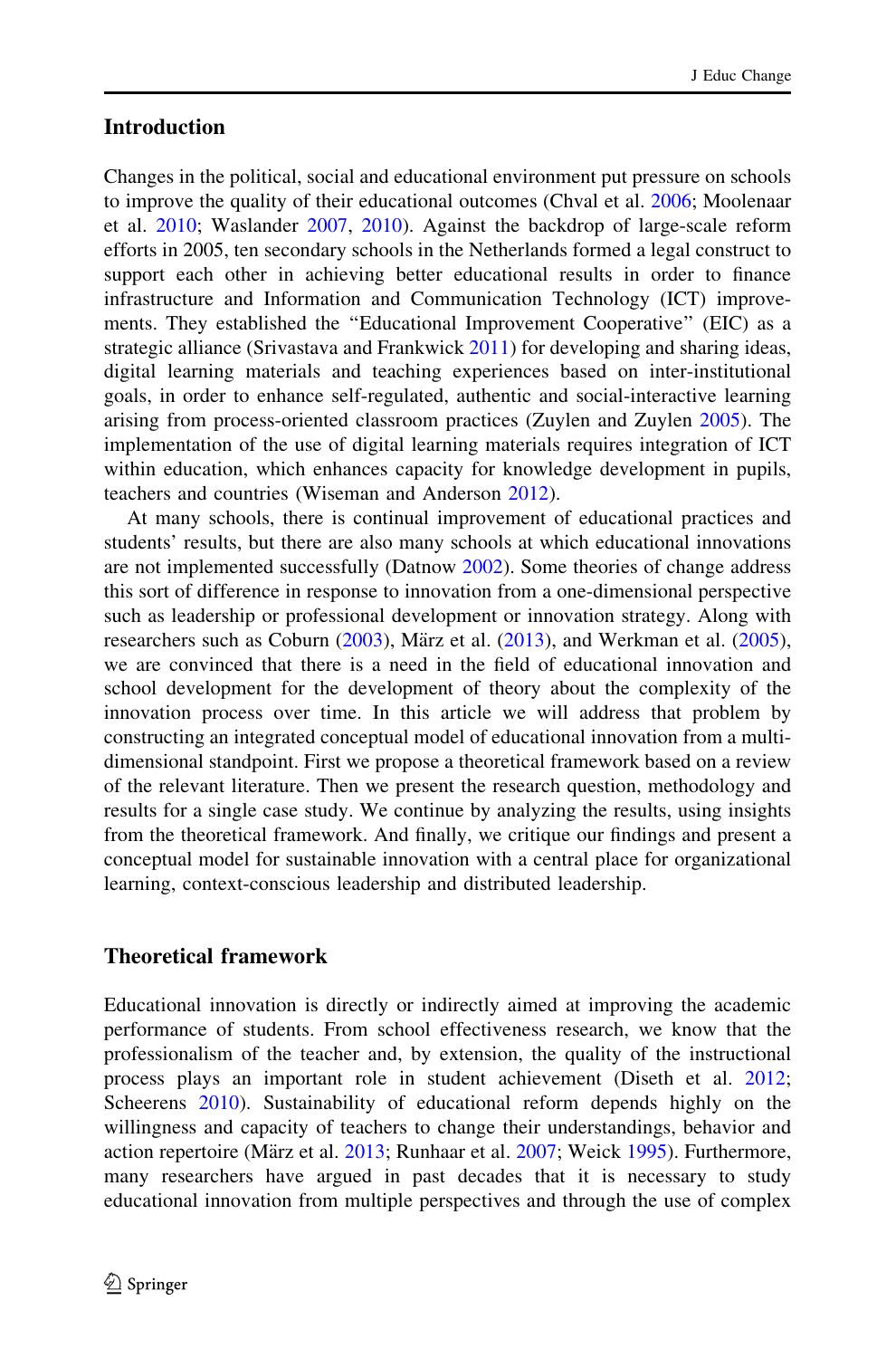multi-level models (Hallinger and Heck [2011;](#page-24-0) Scheerens [2010,](#page-25-0) [2013;](#page-25-0) Werkman et al. [2005](#page-26-0)). In a previous study we distinguished four domains of influential factors that interact to affect both the teaching behavior of teachers and, correspondingly, the adaptation of their mindsets about education (Rikkerink [2011;](#page-24-0) Simons [2006,](#page-25-0) [2013;](#page-25-0) Verbeeten [2011\)](#page-25-0). A brief description of each domain is given below.

#### Context

The school organization, the process of innovation within schools, and the professional development of teachers and teachers' ideas are all influenced by their environment (Carpay [2010](#page-23-0); Coburn [2004](#page-23-0); Scheerens [2010\)](#page-25-0). The relation between context and school organization is reciprocal. Waslander [\(2007](#page-25-0), [2011\)](#page-26-0) refers to this phenomenon as 'Context management'. School organizations are faced with different, often conflicting demands, desires and expectations of stakeholders and mandates from the government. Schools may use the chances and opportunities in their immediate environment and/or within the national context in different ways (Waslander [2011](#page-26-0)). Research studies show that schools with a high innovative potential are able to integrate externally developed, successful innovations in their own organization and keep disturbing factors away from teachers. Another characteristic of an innovative school is to be able to provide their teachers with a stimulating learning environment (Waslander [2007,](#page-25-0) [2011\)](#page-26-0).

#### Teacher characteristics

Educational innovation depends on what teachers think, feel and do (Scheerens [2010;](#page-25-0) van Veen [2003\)](#page-25-0). Any form of spontaneous innovation in the classroom or planned change of educational practices calls for the reconstruction of cognitive maps or personal interpretative frameworks (such as mindsets). Furthermore, the acquisition of new skills and, especially, the unlearning of old habits are important conditions for successfully implementing educational changes (März et al. [2013](#page-24-0); Runhaar [2008;](#page-25-0) Runhaar et al. [2007;](#page-25-0) Simons [2006\)](#page-25-0). In addition, a personal commitment to change (van Veen [2003](#page-25-0); Van Veen et al. [2005](#page-25-0)) as well as an organizational commitment is required (Hulpia and Devos [2010](#page-24-0); Hulpia et al. [2011\)](#page-24-0). Commitment to change is related to motivational factors such as teachers' emotions (Van Veen and Sleegers [2006\)](#page-25-0), motivation (Leithwood et al. [2002](#page-24-0); Thoonen et al. [2011\)](#page-25-0), passion and work engagement (Schaufeli and Bakker [2004a](#page-25-0), [b;](#page-25-0) Moolenaar et al. [2010\)](#page-24-0).

#### Teacher learning

Teachers who have the opportunity to share their experiences and their concerns about problems in the classroom are better able to regulate discrepancies between their personal interpretative framework, feelings and professional behavior (Miedema and Stam [2009](#page-24-0)). Scheerens [\(2010\)](#page-25-0) points to a shift in the nature of the professional development of teachers. Inspired by theories of adult learning and conceptions of situated learning, attention is shifting to lifelong professional learning in the context of the school organization. As a result of this development,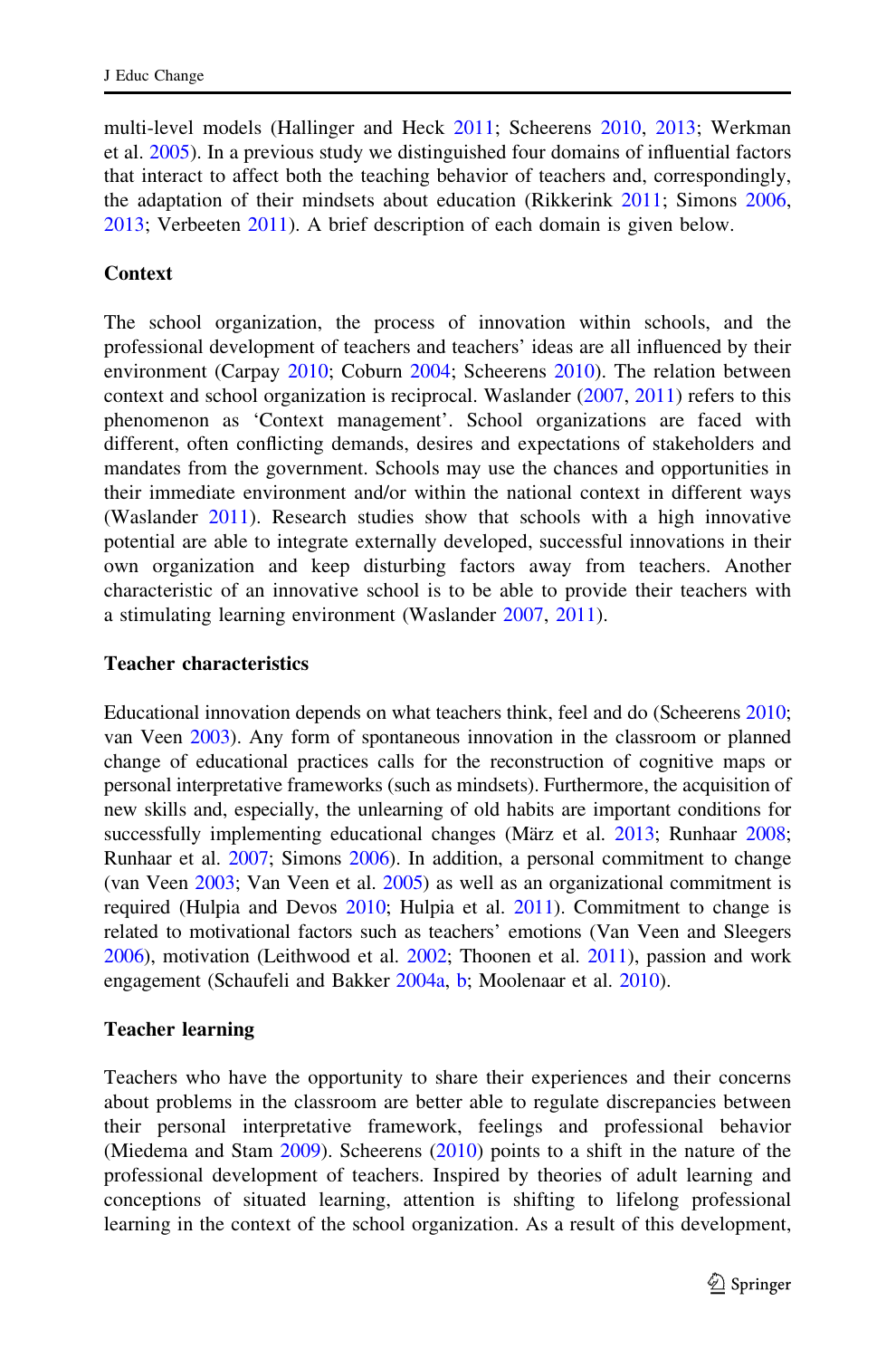reform literature has focused on the arrangement of workplace conditions that foster collaboration between teachers and, especially, activities in which teachers work interdependently to create optimal learning conditions for students (de Groot et al. [2011;](#page-23-0) Imants [2002](#page-24-0); Kwakman [2003;](#page-24-0) Lovett and Gilmore [2003;](#page-24-0) Runhaar et al. [2007;](#page-25-0) Thoonen et al. [2011](#page-25-0)). Organizational structures such as 'working teams', 'communities of practice', 'professional learning communities', 'quality learning circles' have these principles in common, but it is still unclear in what way and to what extent they differ, and whether they can be organized as interventions or pop up by themselves as emergent processes (Brouwer et al. [2012;](#page-23-0) de Laat and Simons [2003;](#page-23-0) Imants [2002\)](#page-24-0). In this context, it is especially interesting to consider the dynamic interaction between processes at the level of individual teachers, groups and teams and processes at the level of the organization as a whole (Bapuij and Crossan [2004](#page-23-0); Crossan et al. [1999;](#page-23-0) Imants [2002](#page-24-0)).

# Leadership

Leadership has played an important role in complex causal models of educational effectiveness and school improvement (Leithwood et al. [2010;](#page-24-0) Scheerens [2013](#page-25-0)). In the last decade a shift has been observed towards the theoretical concepts of leadership as an organizational quality (Spillane et al. [2004\)](#page-25-0), away from leadership as a personal quality of the school leader. This view implies that leadership is spread over several people in the organization, including actors with no formal leadership designation (Spillane [2009;](#page-25-0) Spillane et al. [2008](#page-25-0)). Simultaneously, the emphasis shifts from the person of the leader to the concept of 'leadership practice', that is to say, the reciprocal interactions between leaders, followers and the situation in the 'lived organization' (Spillane et al. [2004](#page-25-0), [2008;](#page-25-0) Thoonen et al. [2011\)](#page-25-0). Researchers such as Simons ([2006\)](#page-25-0), Leithwood and Jantzi ([2006\)](#page-24-0), Mulford and Sillins ([2011\)](#page-24-0), Silins and Mulford [\(2002](#page-25-0)) and Ten Bruggencate et al. ([2012\)](#page-25-0) increasingly agree that the impact of school leadership is mainly indirect and that school leaders influence the quality of teachers and the instructional processes through the school's organizational conditions and cultural aspects. The concept of transformational leadership combines different roles and behaviors that are associated with organizational conditions that foster individual and collective teacher learning and school improvement (Leithwood and Jantzi [2005;](#page-24-0) Thoonen et al. [2011](#page-25-0)). Based on a re-conceptualization of what it takes to be a successful principal, Mulford and Silins note: "For those aiming to be successful school principals constantly improving their schools the challenge is to create synergistic effects; the accumulation of a number of effects developed with others over time in the same direction, even though this direction may change as a result of feedback on performance'' (2011, p. 80). In this conception, the focus shifts to school improvement by building capacity for professional learning in areas that the administration can actually influence.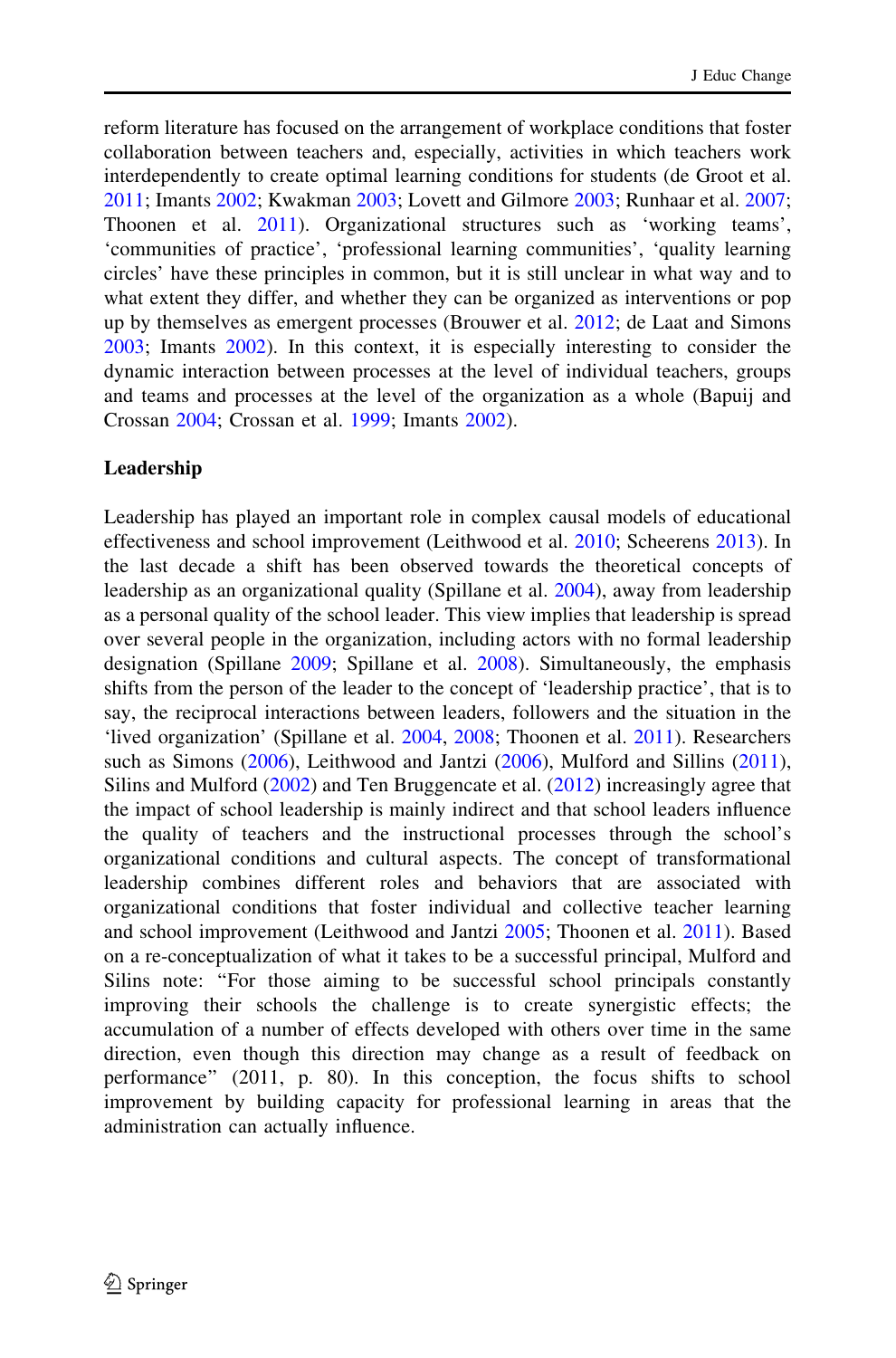#### <span id="page-4-0"></span>Sense-making and the use of digital learning materials

Sense-making is a social intersubjective process (Weick [1995\)](#page-26-0). It begins in processes of interaction between people and through collaboration and discussion. Even individual sense-making supposes a common social context of recognizable norms, values, concepts and habits.

This overview of the research literature allows the construction of a theoretical framework in which the connections of these four domains (context, teacher characteristics, teacher learning and leadership) have a central place. It is characterized by the large number of reciprocal relations among its elements. In our theoretical framework, the domains are specifically related to the practical use and making sense of digital learning materials by teachers (Fig. 1). From a theoretical point of view, the best way of approaching educational innovation is by assuming a complex and reciprocal interaction between the theoretical insights and concepts that we have touched upon in this section.

#### Research question

How can the multi-perspective theoretical framework be extended and detailed in the form of an integrated conceptual model for complex innovation processes in schools?

# Case: School A

In this research project we focused on the first 2 years (Grades 1 and 2) of a program for pre-vocational education at one school, School A, over an 8-year period of adaptive implementation of an educational innovation. School A participated



Fig. 1 Theoretical framework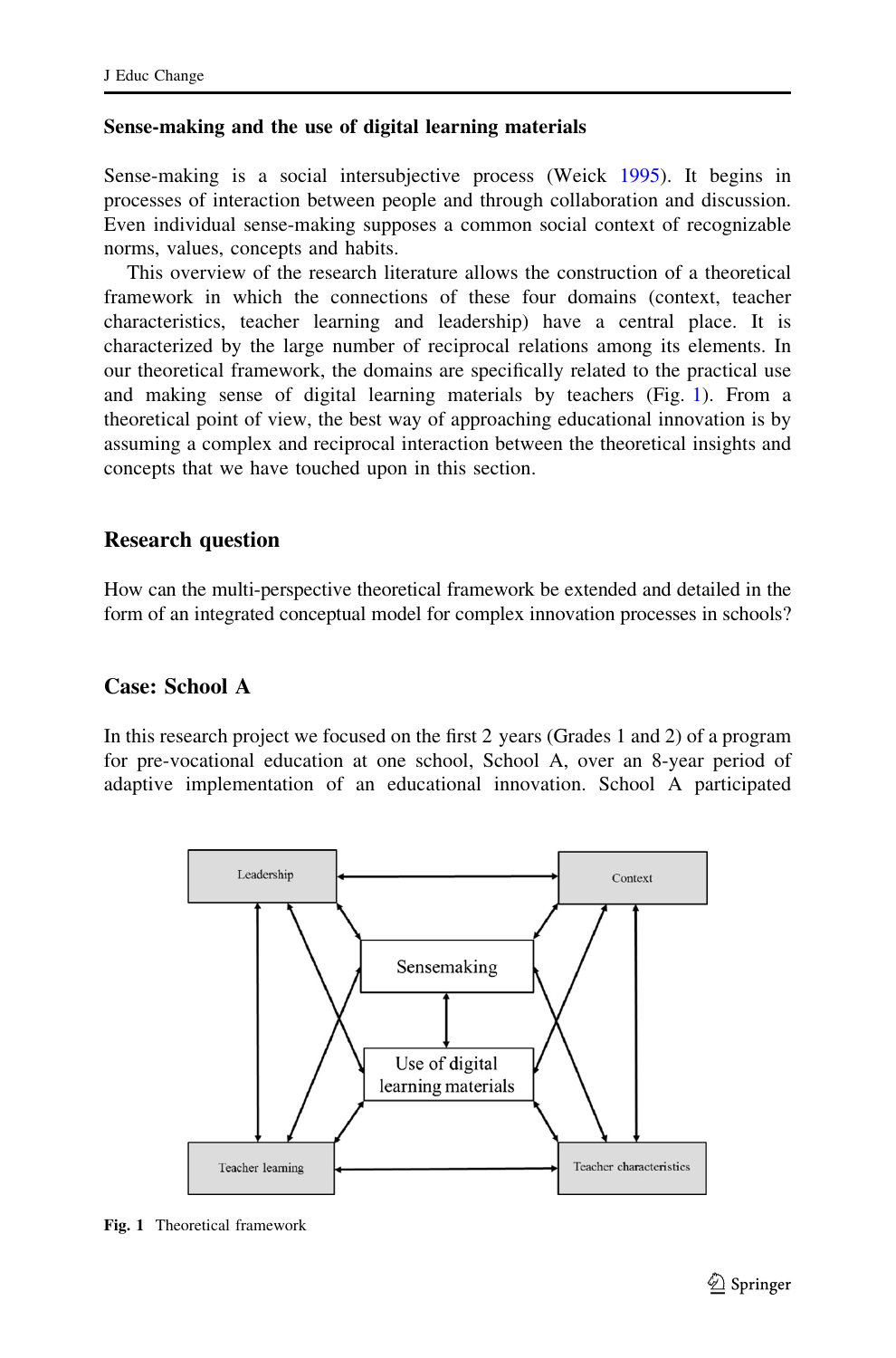actively in the Educational Improvement Cooperative (EIC; see ''[Introduction](#page-1-0)''). Apart from School A we also collected data in five other schools of the EIC for the aim of further research. The reasons for choosing School A as our case are:

- 1. School A has the same school composition compared with the other schools for developing digital learning materials and teaching experiences based on interinstitutional goals enhancing self-regulated and social-interactive learning. The teachers received comparable training and were involved in this educational innovation.
- 2. Compared to the other five schools the collected data in School A are well distributed (26 documents, a total of 204 pages) across the four domains of the theoretical framework. That is a (sustainable) condition for developing a detailed conceptual model for complex innovation processes in schools.

The pupils in the first 2 years of School A, a total of 160 pupils, are 12–14 years old. These pupils attend their general courses in 'Learning Houses'. A Learning House is a typical Dutch construct in which 40 pupils are learning and working at the same time. The Learning House concept is characterized by an emphasis on independent learning, active learning methods and various multifunctional workplaces for learning and instruction, including ICT and technology enhanced learning (Carpay [2010\)](#page-23-0).

In 2003, the management team (principal and department leaders) at School A decided that the program for the first 2 years needed to be updated in line with current educational reforms. The key principles on which this innovation process was based were: preparation for modern craftsmanship, personal development of pupils and development of the ability to function in a modern knowledge society.

After the decision to innovate, the management team communicated their vision to the teachers. A number of teachers of the first year students were enthusiastic about the possibilities of this concept for pupils who were at risk of failing to keep up with the curriculum and who therefore needed a lot of personal coaching. In the past, these teachers had not had good experiences with classroom-based and frontal instructional methods with these pupils. In the 2003–2004 school year, the central management team gave a group of enthusiastic volunteers the opportunity to test an experimental version of the educational concept, 'Learning House'.

In the 2004–2005 school year, the administration of the school and the teachers developed their educational vision. The principal developed the strategic policy in the same school year. Based on the positive experiences in the first Learning House and on the initiative of a second group of enthusiastic teachers, in the 2005–2006 school year, a second Learning House was started for the Grade 1 pupils (Learning House 2). Based on good results for the two Learning Houses for Grade 1, the management team decided that Grade 2 would also have two Learning Houses (Learning House 3 and Learning House 4) in the 2007–2008 school year. The teachers of Learning House 2 made a proposal to the management team of the school for the integration of an electronic learning environment (elo) and the use of digital learning materials as a core facility for the Learning House. In the 2007–2008 school year, the Learning House 2 group received permission to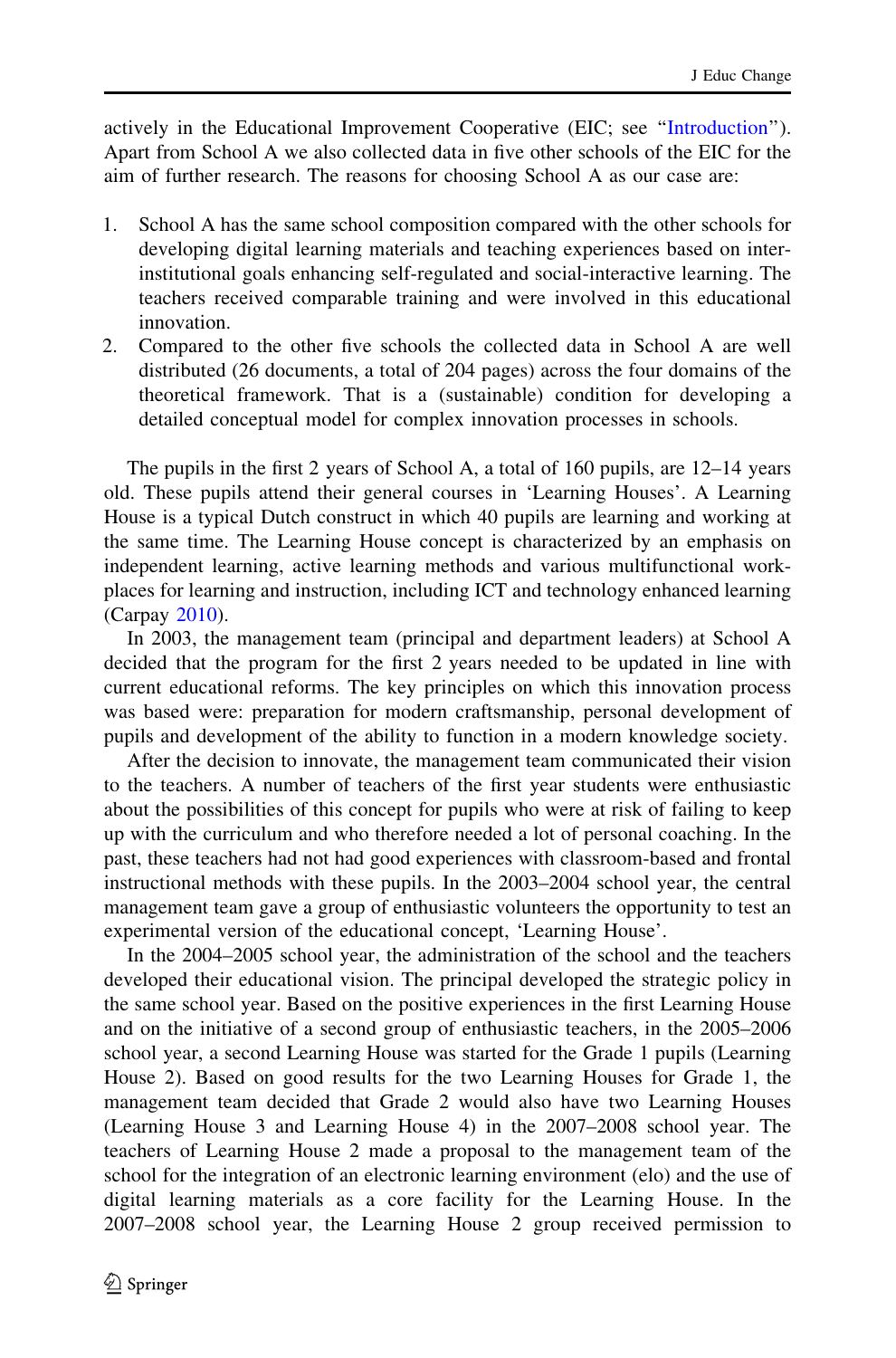experiment with laptops for all the pupils and teachers. As a result, in the next school year, 2008–2009, all pupils in Learning House 2 had their own laptop. A year later, all pupils and teachers in the first 2 years owned a laptop.

#### **Methods**

#### **Participants**

Teachers working in the 'Learning Houses' responded to two questionnaires  $(n = 16$  and  $n = 25$ , from a total population of 50 teachers). Three teachers, the principal and two department leaders participated in semi-structured interviews. Discussion reports from discussions within the teacher team of Learning House 2  $(n = 5)$  are also important data.

#### Procedure and data collection

We chose an inductive approach in which we integrated theoretical insights with empirical data from a single case study of 8 years of educational innovation at School A. The research was change-oriented, which was particularly relevant for the problem definition, the design, the creation of teachers' support, the relevance and the implementation of the innovation.

The data collection began in 2007–2008 and focused on the period from 2003 to 2010. The innovation process started in the 2002–2003 school year, and we followed the process until the first signs of anchoring of the innovation in one department, in the 2010–2011 school year. The way the research was to be presented and the way in which the anonymity of the interviewees and the school was to be ensured were discussed with teachers and representatives of the management team of School A. As a result, the management team promised their full commitment to this research project.

All together the data collection involved 26 documents, a total of 204 pages, excluding the completed questionnaires and transcripts of audio recordings. We collected policy documents, plans, personal communications with school leaders and teachers, reports of meetings of the school management team and reports of team meetings concerning the innovation concept of Learning Houses. Along with this, we based our analysis on two teacher questionnaires and semi-structured interviews with representatives of the strategic management, middle management and teachers.

For the interviews with teachers, we asked the administration of the school to select three teachers. Criteria for the selection were teaching different courses, having different functions in the school and having different ideas about and experience with the educational innovation in the school. During the interviews we asked the interviewees about contextual influences, their personal experiences, participation of the representatives of the management team in working teams, professional development programs and the way individual and collective learning took place.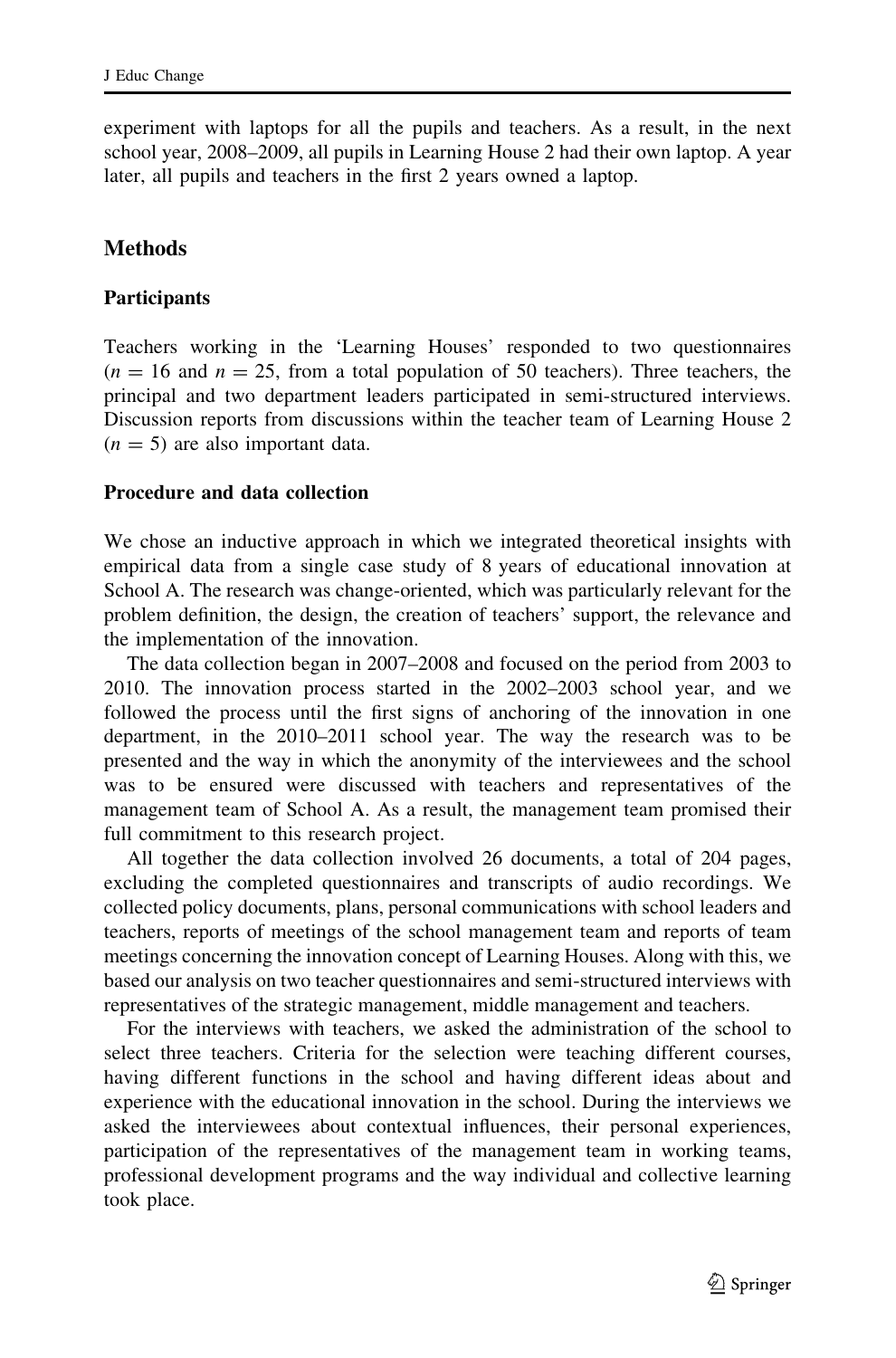To strengthen construct validity, we had the informants verify and, if necessary, supplement and correct the reports of the conversations, interviews and the focus group before we included them in the database. The results of the questionnaires were discussed with representatives of the strategic and operational management. Their comments were also reported and included in the database. The opinions, actions, situations, events we describe in the result section, are therefore based on evidence from multiple different types of sources [i.e., data and methodological triangulation, as recommended by Yin ([1994,](#page-26-0) p. 93)].

# Data analysis

Developing an integrated conceptual model by means of an inductive approach requires repeated challenging of theoretical insights by empirical data, and vice versa. The views on ensuring reliability and construct validity we used as guidelines for the data collection and data analysis are taken from Yin [\(1994](#page-26-0)) and Miles and Huberman ([1984\)](#page-24-0). This process was conducted according to the following steps.

Step 1

Independently, two researchers searched the database for segments of text pertaining to the phenomena (opinions, actions, situations, events) that relate to the innovation process. Whenever these phenomena invoked associations with concepts from the theoretical framework, these were noted. Surprising, notable and divergent segments were also marked. The two collections of segments (one from each researcher) were then compared to each other and, after deleting overlapping segments, they were combined into one corpus of segments with notes.

# Step 2

In the next phase of the research the two researchers, again mutually independent, ordered the segments in the corpus into four global clusters which, more or less, corresponded with the four domains of the theoretical framework depicted in Fig. [1.](#page-4-0) These two (personal) orderings of segments were also combined, during a repeated process of comparing and reordering, until an agreement was reached. In the opinion of the authors, these four clusters adequately cover the complexity of educational innovation. The clusters are:

- Cluster 1: Reciprocal influence of the context on school leaders and teachers
- Cluster 2: Teachers' personal characteristics
- Cluster 3: Innovative and distributed leadership
- Cluster 4: Learning processes and the role of the school management team

Step 3

After reflecting on the text segments included within each cluster, jointly two researchers organized the segments into categories. Each category is defined by a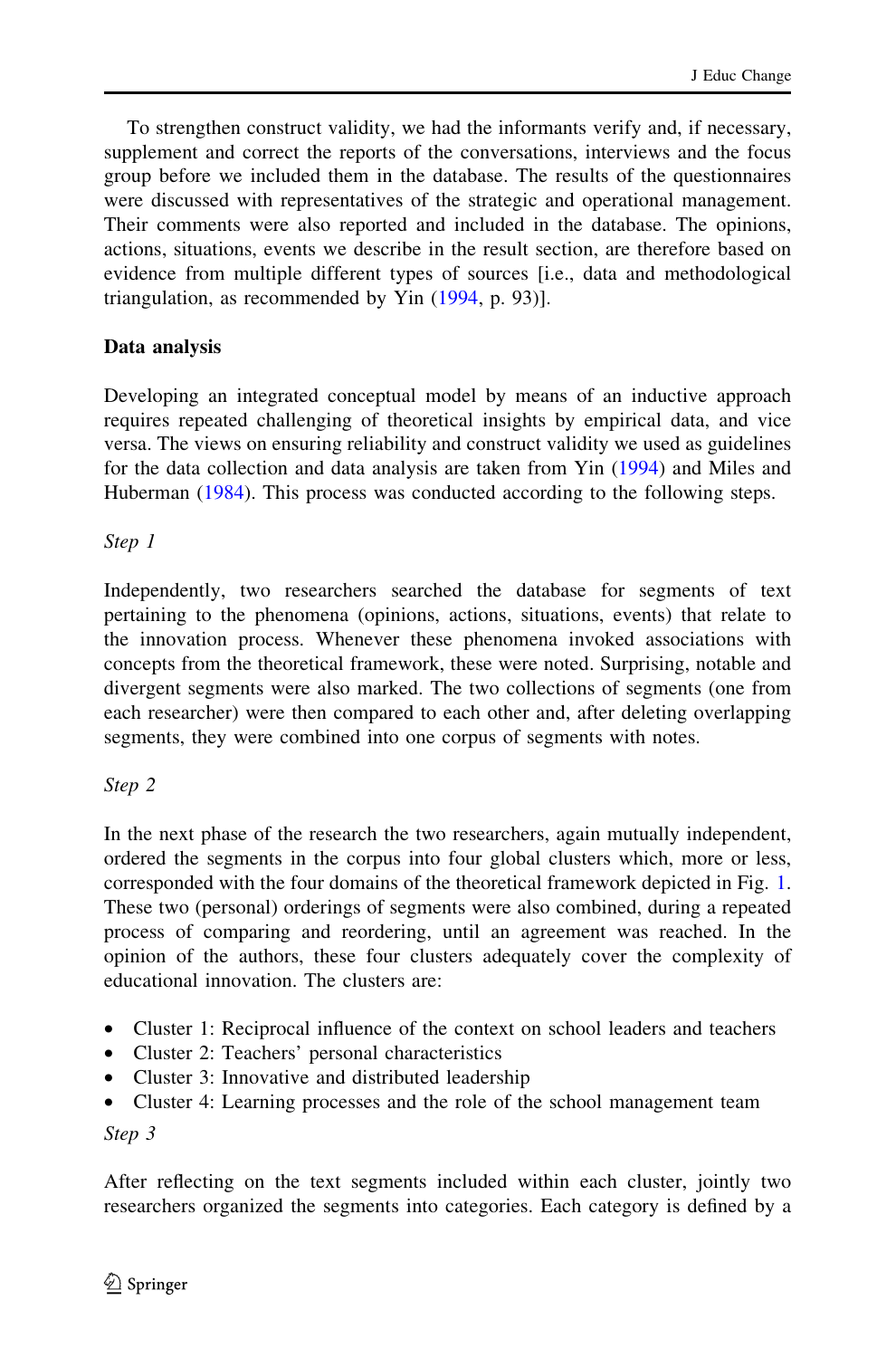<span id="page-8-0"></span>brief description indicating the substance of the category. The results section for each cluster includes a table giving the description of the category substance, the number of segments in the category and the sources from which the segments originated. During the cyclical process of reflection on the segments in the categories and based on insights from research literature, the researchers looked for 'emerging patterns' (Ghesquière et al. [2004\)](#page-24-0). This process yielded the first clues or indicators as to how phenomena within the reality of the innovation process at School A influence each other and which concepts from the research literature best represent these patterns. In the conclusion section we give a justification of existing and adapted concepts and frameworks that match the observed emergent patterns.

#### Step 4

Finally, the analysis and our interpretation of the results were presented, discussed and 'verified' with the principal, two representatives of the middle management and a teacher leader. This form of management feedback for School A also contributes to strengthening of the construct validity (Yin [1994\)](#page-26-0).

# **Results**

#### Cluster 1: Reciprocal influence of the context on school leaders and teachers

#### External context and school leaders

In the database we found 21 text segments that give an indication of the influence of the context on the thoughts and strategic actions of the school leaders, and vice versa. These 'indicators' can be divided into three categories. In Table 1 we note the number of indicators per category and the manner in which those indicators are spread over the different kinds of source documents in the database.

| Category                                                  | Number of relevant<br>text segments in the<br>corpus | Type of source document                                                                                                                                                       |
|-----------------------------------------------------------|------------------------------------------------------|-------------------------------------------------------------------------------------------------------------------------------------------------------------------------------|
| 1. Following the trends<br>in school improvement          | 3                                                    | Strategic policy and plans; Interview principal                                                                                                                               |
| 2. EIC influence on<br>policy development                 | 10                                                   | Results EIC; Results Learning House 2; Personal<br>communication; Interview principal; Interview<br>department leaders; Focus group teachers                                  |
| 3. Aligning with<br>innovation processes in<br>the school | 8                                                    | Strategic policy and plans; Results Learning House<br>2; Personal communication; Questionnaire;<br>Interview principal; Interview department<br>leaders; Focus group teachers |
| Total                                                     | 21                                                   |                                                                                                                                                                               |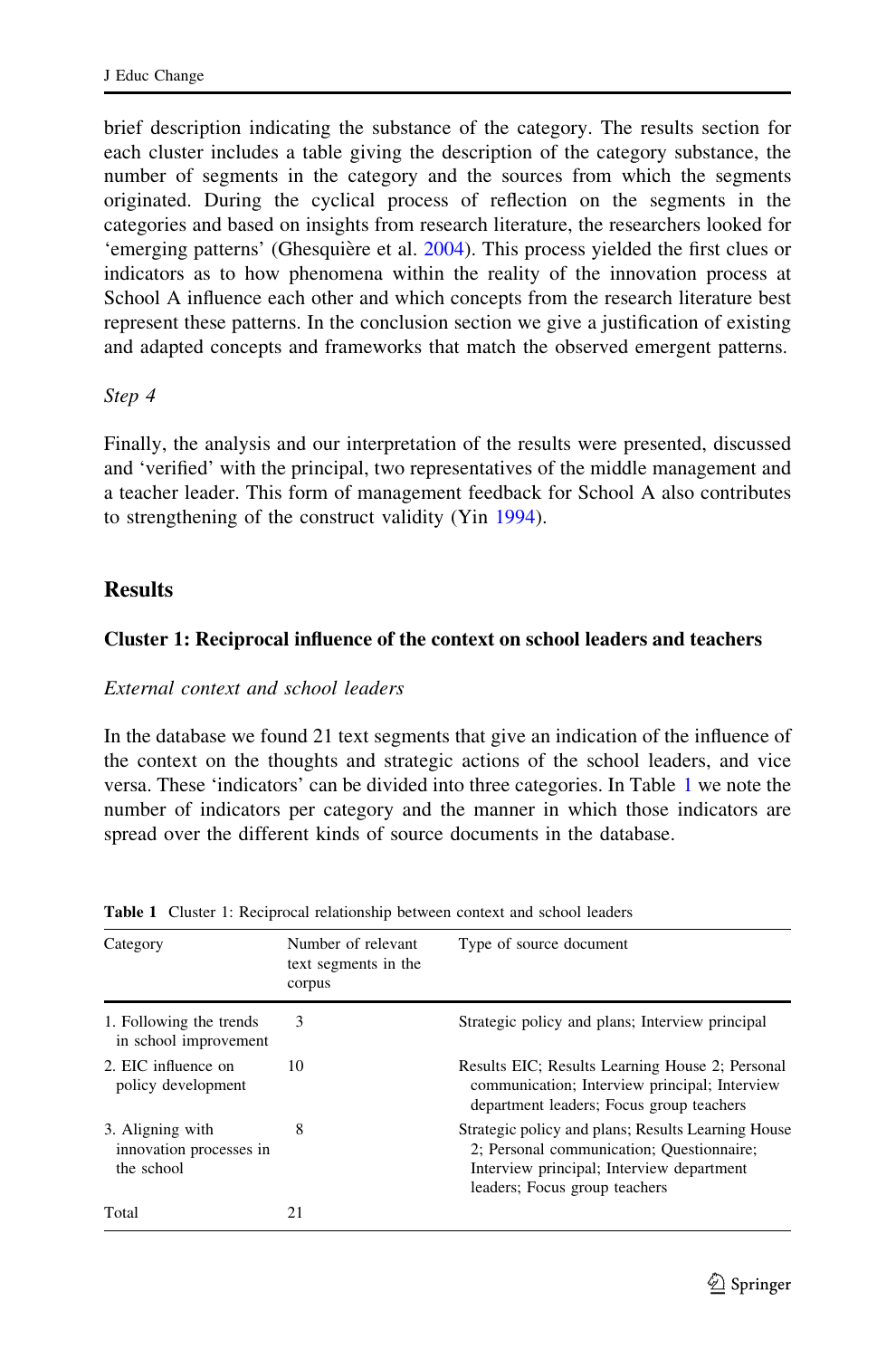#### <span id="page-9-0"></span>External context and teachers

In the database we found 28 indicators concerning the influence of the context on the thoughts and actions of teachers, and vice versa. We organized them into five categories (Table 2).

# Cluster 2: Teachers' personal characteristics

In the database we found 40 segments containing information about the relationship between teacher characteristics and their use of and opinions about digital learning materials. We have organized these segments into five categories (Table [3](#page-10-0)).

# Cluster 3: Innovative and distributed leadership

In the database we found 52 segments that indicate leading of an innovation process on different levels in the school organization. From those segments we compiled three categories (Table [4\)](#page-10-0) of strongly-related 'indicators'.

# Cluster 4: Learning processes and the role of the school management team

#### Learning processes of teachers and teams

In the database we found 32 segments that indicated teachers' individual and collective learning processes (Table [5\)](#page-11-0).

| Category                                                       | Number of relevant<br>text segments in the<br>corpus | Type of source document                                                                               |  |
|----------------------------------------------------------------|------------------------------------------------------|-------------------------------------------------------------------------------------------------------|--|
| 1. Politics and educational<br>reform legislation              | $\mathfrak{D}$                                       | Focus group teachers; Interview principal                                                             |  |
| 2. Views on ICT and<br>educational innovation                  | $\mathfrak{D}$                                       | Questionnaire; Interview principal                                                                    |  |
| 3. Higher vocational<br>education and external<br>institutions | 9                                                    | Personal communication; Interview principal;<br>Interview department leaders; Focus group<br>teachers |  |
| 4. Educational<br>Improvement                                  | 12                                                   | Strategic policy and plans; Personal<br>communication; Results EIC; Questionnaire;                    |  |
| Cooperative (EIC)                                              |                                                      | Interview principal; Interview department<br>leaders; Focus group teachers                            |  |
| 5. Parents                                                     | 3                                                    | Interview department leaders; Focus group<br>teachers                                                 |  |
| Total                                                          | 28                                                   |                                                                                                       |  |

Table 2 Cluster 1: Reciprocal relationship between context and teachers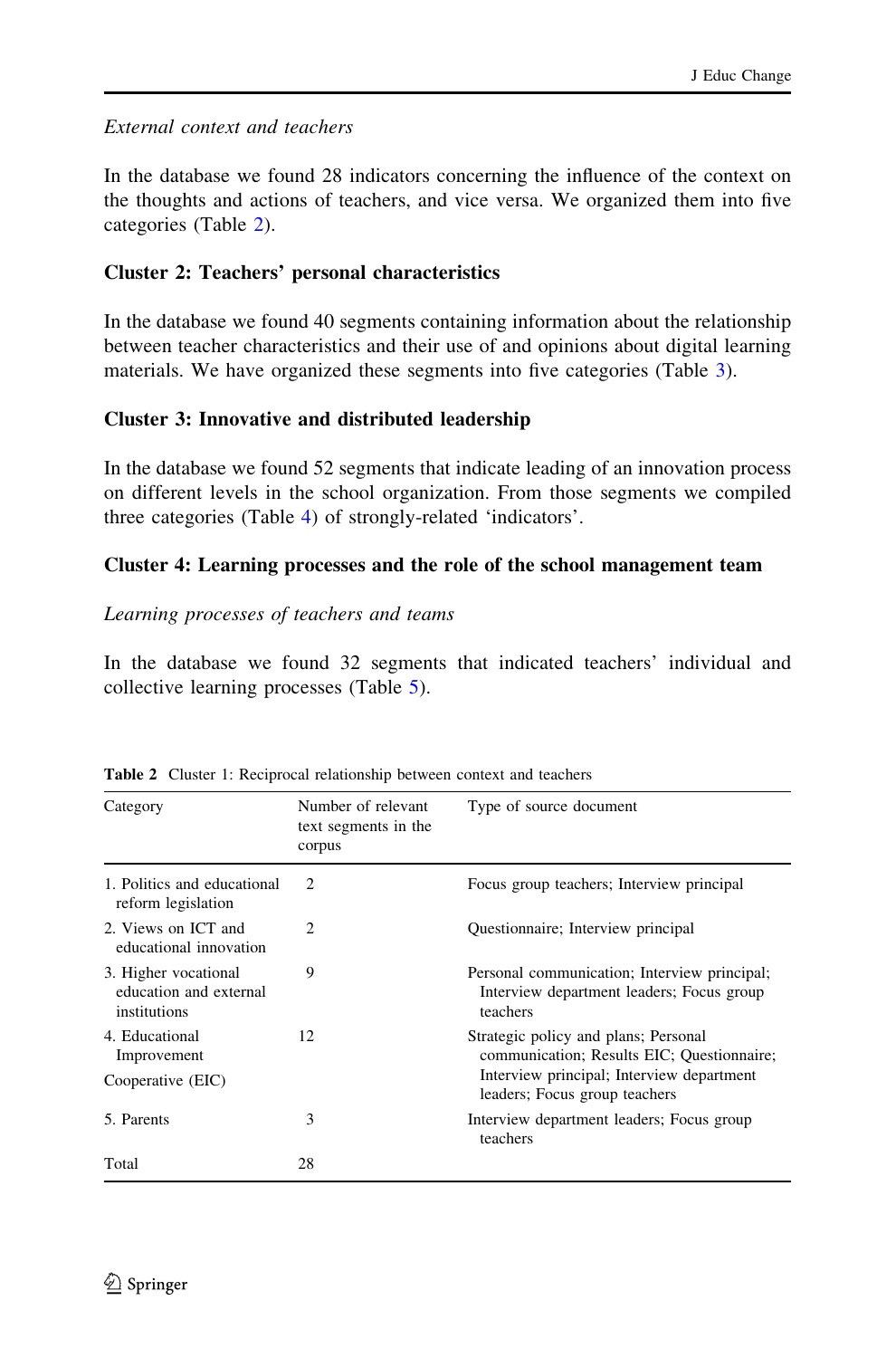| Category                                               | Number of relevant text<br>segments in the corpus | Type of source document                                                                                                                                                       |
|--------------------------------------------------------|---------------------------------------------------|-------------------------------------------------------------------------------------------------------------------------------------------------------------------------------|
| 1. Taking initiative<br>versus passive<br>behavior     | 16                                                | Strategic policy and plans; Personal<br>communication; Results Learning House 2;<br>Questionnaire; Interview principal; Interview<br>department leaders; Focus group teachers |
| 2. Positive versus<br>negative critical<br>attitude    | 5                                                 | Strategic policy and plans; Results Learning House<br>2; Interview principal; Interview department<br>leaders                                                                 |
| 3. Experience and<br>affinity with ICT                 | 17                                                | Strategic policy and plans; Results Learning House<br>2; Questionnaire; Interview principal; Interview<br>department leaders; Focus group teachers                            |
| 4. Lack of time and/or<br>work pressure                | $\overline{\mathcal{A}}$                          | Personal communication; Questionnaire; Focus<br>group teachers                                                                                                                |
| 5. Influence of the<br>immediate social<br>environment | 6                                                 | Interview principal; Interview department leaders;<br>Focus group teachers                                                                                                    |
| Total                                                  | 48                                                |                                                                                                                                                                               |

<span id="page-10-0"></span>Table 3 Cluster 2: Teachers' personal characteristics

Table 4 Cluster 3: Innovative and distributed leadership

| Category                                                                      | Number of relevant<br>text segments in the<br>corpus | Type of source document                                                                                                                                            |
|-------------------------------------------------------------------------------|------------------------------------------------------|--------------------------------------------------------------------------------------------------------------------------------------------------------------------|
| 1. Coordination between<br>educational innovation and<br>strategic leadership | 19                                                   | Strategic policy and plans; Results Learning<br>House 2; Personal communication; Results<br>EIC; Interview principal; Interview<br>department leaders              |
| 2. Transformational leadership                                                | 16                                                   | Strategic policy and plans; Results Learning<br>House 2; Results EIC; Interview principal;<br>Interview department leaders; Focus group<br>teachers; Ouestionnaire |
| 3. Collaborative sense-making<br>between leaders at all levels                | 17                                                   | Results Learning House 2; Results EIC;<br>Personal communication; Interview<br>principal; Interview department leaders;<br>Focus group teachers                    |
| Total                                                                         | 52                                                   |                                                                                                                                                                    |

#### Leadership practices and organizational learning

In the database we found 34 segments which contain information about school leaders' influence on the innovation process (Table [6\)](#page-11-0). These segments show large differences between the innovation strategies of Grades 1 and 2. We have divided those segments into two categories.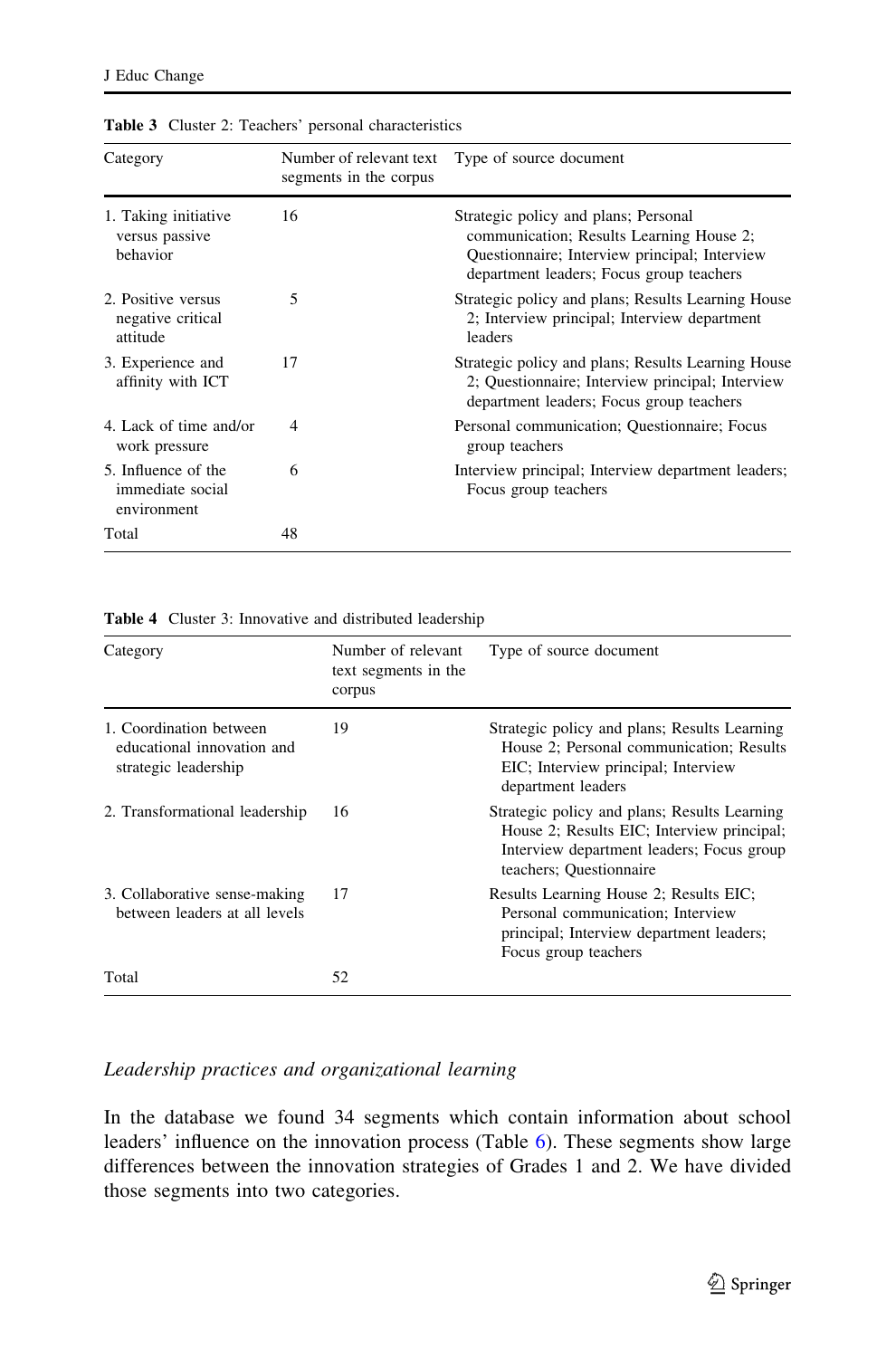| Category                                       | Number of relevant text<br>segments in the corpus | Type of source document                                                                                                               |
|------------------------------------------------|---------------------------------------------------|---------------------------------------------------------------------------------------------------------------------------------------|
| 1. Exchange of<br>individual<br>experiences    | 9                                                 | Results Learning House 2; Personal<br>communication; Questionnaire; Interview<br>department leaders; Focus group teachers             |
| 2. Boundary<br>experiences and<br>sense-making | 9                                                 | Results Learning House 2; Personal<br>communication; Results EIC; Questionnaire;<br>Interview principal; Interview department leaders |
| 3. Working team or<br>community of<br>practice | 11                                                | Results Learning House 2; Personal<br>communication; Interview department leaders;<br>Interview principal; Focus group teachers       |
| 4. Institutionalization                        | 3                                                 | Results Learning House 2; Interview department<br>leaders                                                                             |
| Total                                          | 32                                                |                                                                                                                                       |

<span id="page-11-0"></span>Table 5 Cluster 4: Learning processes of teachers and teams

Table 6 Cluster 4: Leadership practices and organizational learning

| Category                              | Number of relevant text<br>segments in the corpus | Type of source document                                                                                                                                                                    |
|---------------------------------------|---------------------------------------------------|--------------------------------------------------------------------------------------------------------------------------------------------------------------------------------------------|
| 1. Stimulating<br>collective learning | 29                                                | Strategic policy and plans; Results Learning House<br>2; Personal communication; Results EIC;<br>Questionnaire; Interview principal; Interview<br>department leaders; Focus group teachers |
| 2. Ensuring<br>institutionalization   |                                                   | Strategic policy and plans; Results Learning House<br>2; Results EIC; Questionnaire                                                                                                        |
| Total                                 | 34                                                |                                                                                                                                                                                            |

# **Conclusions**

# Conclusion Cluster 1: Reciprocal influence of the context on school leaders and teachers

Almost all segments in Tables [1](#page-8-0) and [2](#page-9-0) show that the school context exerted a big impact on developments at School A. The large variation in the types of source documents represented is striking, and provides strong triangulation of the evidence supporting this finding. We note, however, clear differences between school leaders and teachers. Until 2005, the administration focused primarily on government policy and inspiring innovations occurring in other schools. After the founding of the EIC, however, the policy at School A was strongly influenced by the vision and expertise in this school network. School policy and EIC policy influenced each other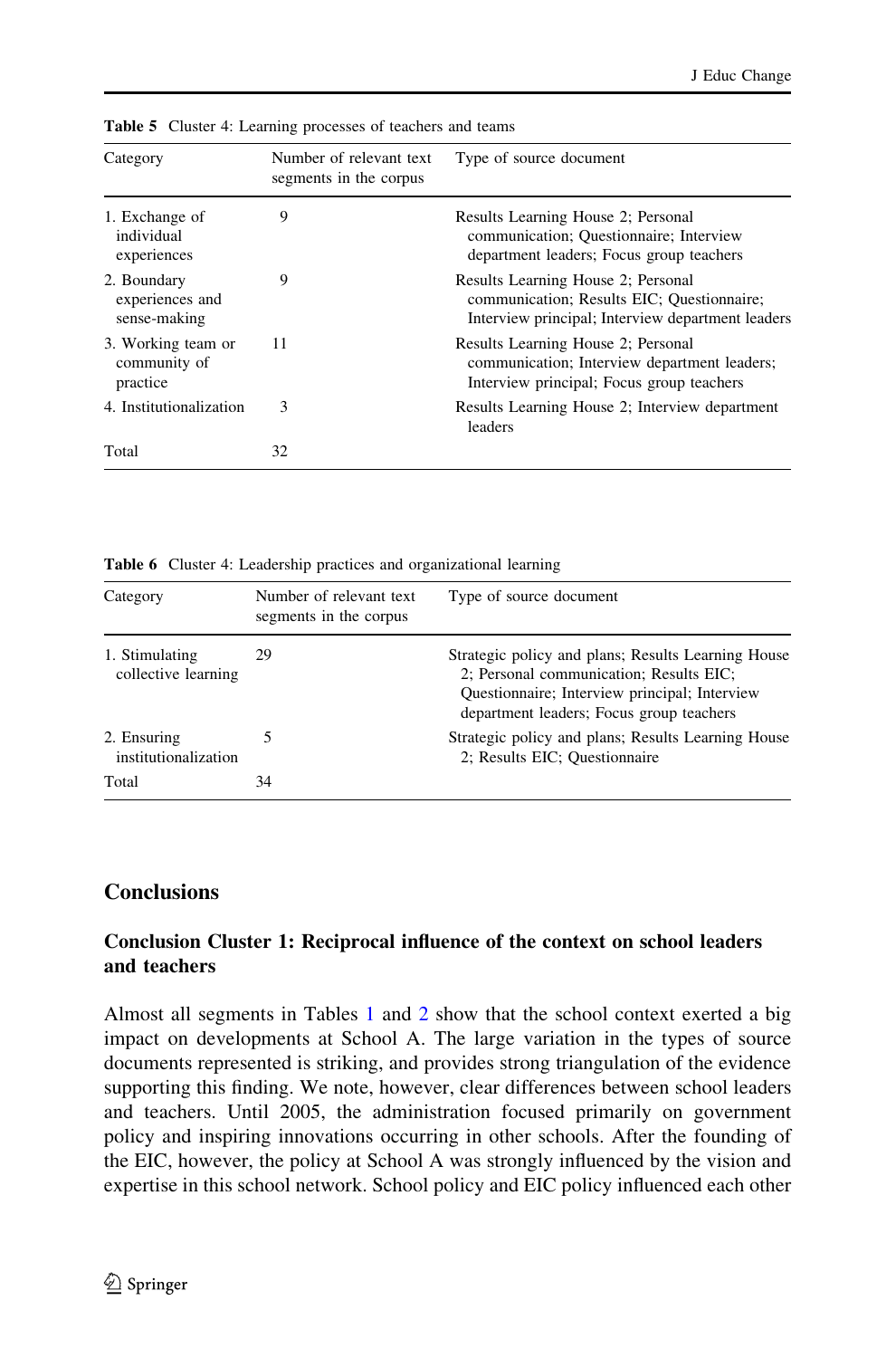mutually from 2006 to 2011. The result was that the administration of School A increasingly planned the implementation of the Learning House concept and integration of ICT within educational practice at the school.

For teachers, the emphasis was different. The highly polarized public debate in the Netherlands with powerful lobby groups in favor of and opposed to radical innovations in education played a greater role for teachers (Table [2,](#page-9-0) category 2). Then there was the pressure from schools of higher education, which also promoted educational renewal. Parents were not necessarily against innovations, but above all they were asking for solutions to practical problems, such as safe online surfing (Table [2](#page-9-0), categories 3 and 5). According to teachers, the EIC increasingly influenced policy and educational practice at the school over the course of time (Table [2,](#page-9-0) category 4). However, teachers, especially those from Grade 1, indicated that participation in the EIC had provided practical learning materials and useful training. In contrast, many teachers from Grade 2 articulated the feeling that reform was introduced too quickly and rigorously under the influence of the EIC. However, we see a varied picture of the pressure that teachers encountered. A small but highly motivated and active group of teachers, especially in Grade 1, embraced the innovation policy. A large group of teachers was waiting or was less enthusiastic.

Category 3 in Table [1](#page-8-0) sheds light on the complex relationship between context and the innovation strategy of leadership at the school. Especially in the period up to 2005, practicability and acceptance in the workplace were important for guiding the reform process. From 2005 on, time constraints and consistency in educational practice in all grades constituted the dominant principles of the innovation strategy.

The first conclusion we draw is excellently expressed by Coburn, that is: ''… the environment penetrates schools in substantial ways, reaching within structures to influence teachers' worldviews and practices'' (Coburn [2004,](#page-23-0) p. 234). Likewise, our second conclusion is consistent with findings from Coburn ([2004\)](#page-23-0). The information contained in Cluster 1 shows that it is very important to follow educational reforms over time because important shifts can occur in the complex interactions between context and school during the innovation process. The third conclusion is consistent with the outcomes of Waslander's ([2007,](#page-25-0) [2011\)](#page-26-0) large-scale research into comprehensive school reform. She has stated that schools that are able to innovate successfully and enduringly, are also able to influence the innovation process itself, which means that they do not just react to external pressure, but that they also look to take the opportunities that are there to be grasped in situations such as this. Waslander ([2007,](#page-25-0) [2011](#page-26-0)) refers to this phenomenon as 'Context management'. However, we characterize the way in which the management team of School A took capacity to change of teachers into account as an aspect of sustainable strategic leadership (Hargreaves and Fink [2006](#page-24-0)). That is why we chose 'Context-conscious leadership' as a 'sensitizing concept' (Glaser and Strauss [1967](#page-24-0)); it represents the combination of context management and sustainable leadership. Figure [2](#page-13-0) is a graphic representation of this double balance present in the concept of contextconscious leadership.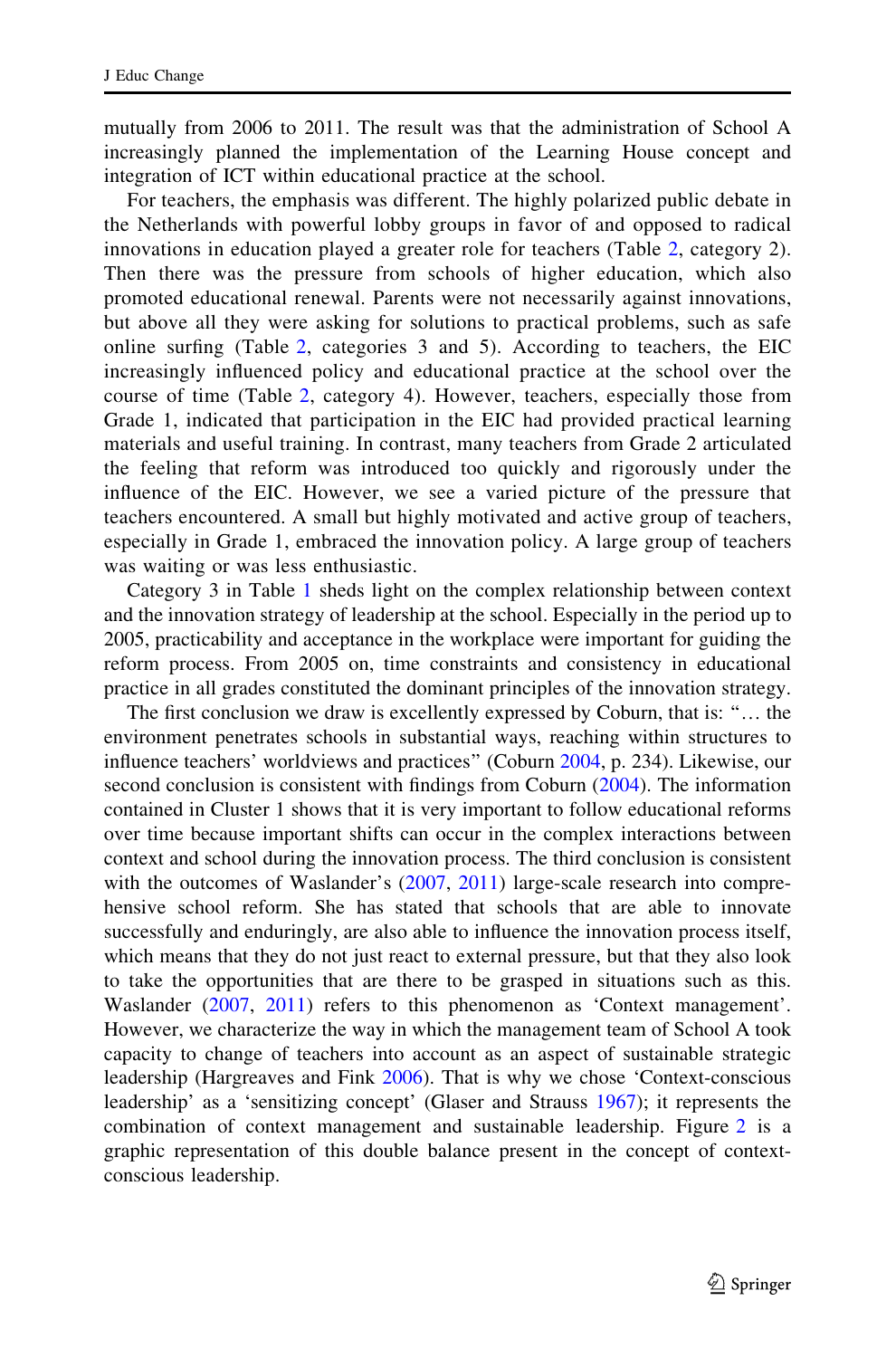<span id="page-13-0"></span>

# Conclusion Cluster 2: Teachers' personal characteristics

Through the interviews with school leaders and teachers, we discovered that both of these groups recognize a wide variety of psychological factors (16) within individual teachers. This is confirmed by text segments from other sources present in the five categories in Cluster 2. Depending on the situation, opinions and behavior of colleagues, such psychological factors can have either a positive or a negative influence on the introduction of digital learning materials in the teaching practice. We saw a difference between the predominantly positive and active teachers in Grade 1 and the much more reserved and reluctant teachers in Grade 2. The positive characteristics that influence the innovation process show similarities with the three dimensions of work engagement (Schaufeli and Bakker [2004b](#page-25-0)) and feelings of selfefficacy (Thoonen et al. [2011](#page-25-0)). We found that these positive characteristics occurred especially with teachers in small groups who had taken the initiative to give shape to the innovation. It is remarkable how often we heard from our interviewees about an 'innovative team culture' (Moolenaar et al. [2010](#page-24-0)) in which affinity with ICT and enthusiasm go hand in hand with collaboration, mutual support and shared perceptions concerning the Learning House concept and the use of digital learning materials. Furthermore, based upon the data included in category 5 of Table [3,](#page-10-0) we found that the effect of teacher characteristics on the use of and beliefs about digital study material is closely connected to the social environment in which teachers perform their jobs. Therefore, it is our conclusion that it is necessary to study teachers' personal characteristics in connection with the way they function within formal and informal groups and to how those groups or teams are being led.

# Conclusion Cluster 3: Innovative and distributed leadership

From the segments we gathered in Cluster 3, it is apparent that the way in which leadership was practiced had a large impact at multiple points on events that took place within the school. It appears from the segments in category 1 (Table [4](#page-10-0)) that leadership behavior was not something to be observed only with people who had a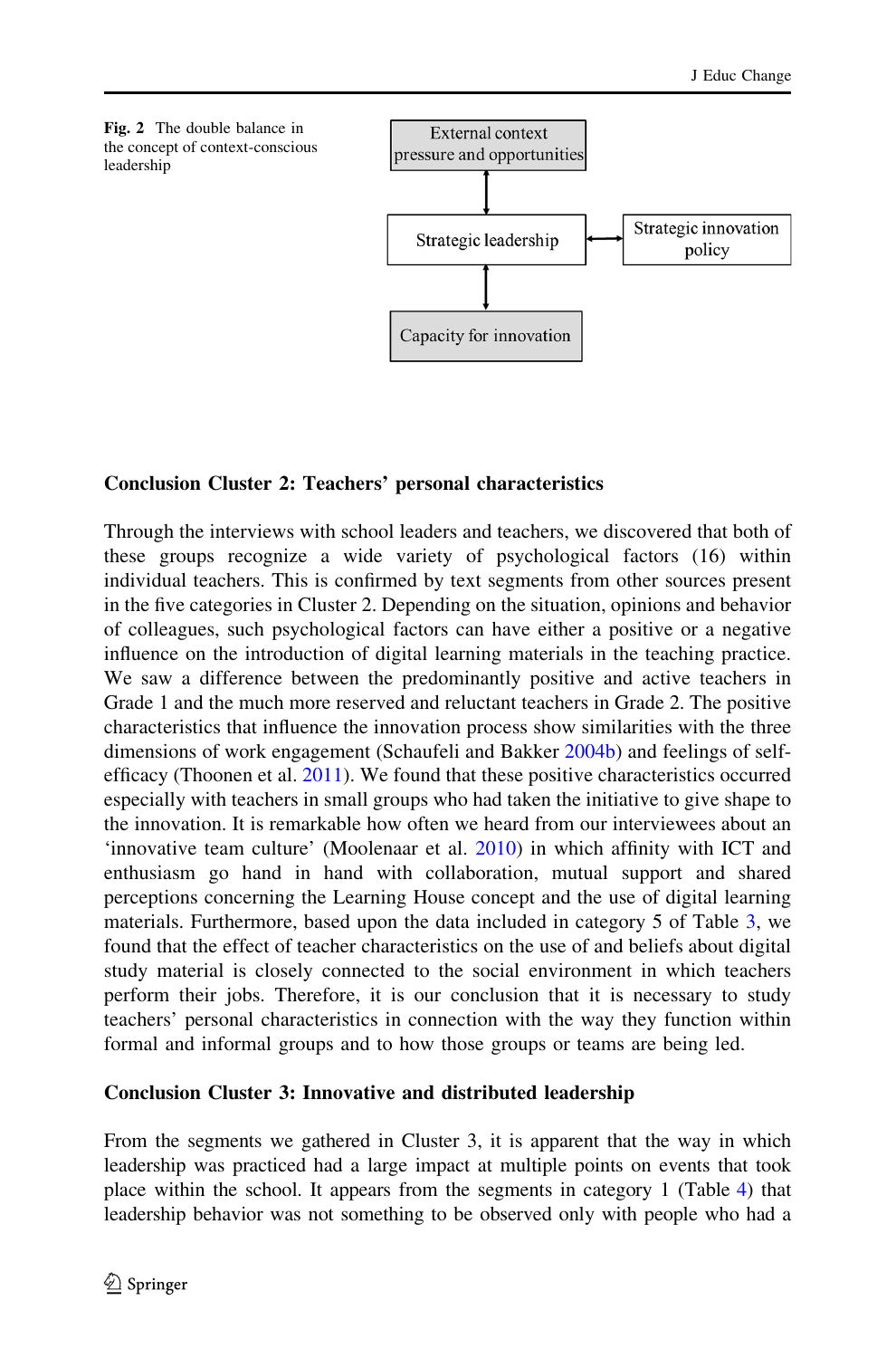<span id="page-14-0"></span>formal management position at a strategic, tactical or operational level in School A. We conclude that many aspects of leadership were also exerted by teachers and assistant teachers, especially in the initial phase of the innovation process. At the same time, we found that leaders also communicated and reflected among themselves about leading the innovation process and about the way in which they communicated with the teachers and external stakeholders such as the EIC. The view of leadership that we developed based on interviews and meetings is strikingly defined by Hargreaves and Fink [\(2006](#page-24-0), p. 95): "it is leadership that spreads, that is a distributed and shared responsibility that is taken as well as given.'' A distributive perspective on leadership in School A is very valuable for understanding the successful start of the innovation process (Hargreaves and Fink [2006;](#page-24-0) Ho and Ng [2012;](#page-24-0) Spillane et al. [2004,](#page-25-0) [2008](#page-25-0)).

In the segments in category 2 (Table [4\)](#page-10-0) we recognize two of the three broad categories from the transformational leadership model of Leithwood and Jantzi [\(2006](#page-24-0)): 'Developing people' (especially intellectual stimulation, individualized support, focus on professionalism) and 'Redesigning the organization' (emphasis on collaboration and participating in school decisions). Also in this category we see that transformational leadership practices were spread over all levels of the organization at School A. In the interviews with school leaders and teachers, we find strong evidence that the distribution of leadership contributed to the teachers' motivation to develop the Learning Houses in Grade 1. Leadership that is 'taken as well as given' is also a characteristic of leadership in the view of Spillane et al. [\(2004](#page-25-0)). In their distributed perspective on leadership, they do not place the accent on spreading tasks over many different individuals within the organization, but on spreading leadership activities within the social context. Leadership is codependent on the specific situation and counterplay a leader encounters from the other actors in the situation. The other actors (teachers and other leaders) are, therefore, not 'followers' who follow instructions as rational human beings, or copy ideas, but people who try to make sense of the situation and act accordingly. Spillane et al. [\(2004](#page-25-0)) claim that leadership continues to be re-enacted in 'leadership practices' (LP) (Fig. 3) through concrete interactions between people under the influence of specific aspects of the situation. According to these authors, leadership practice is the most suitable unit of analysis to measure the impact of leadership.



Fig. 3 The concept of leadership practice (Spillane et al. [2004,](#page-25-0) p. 11)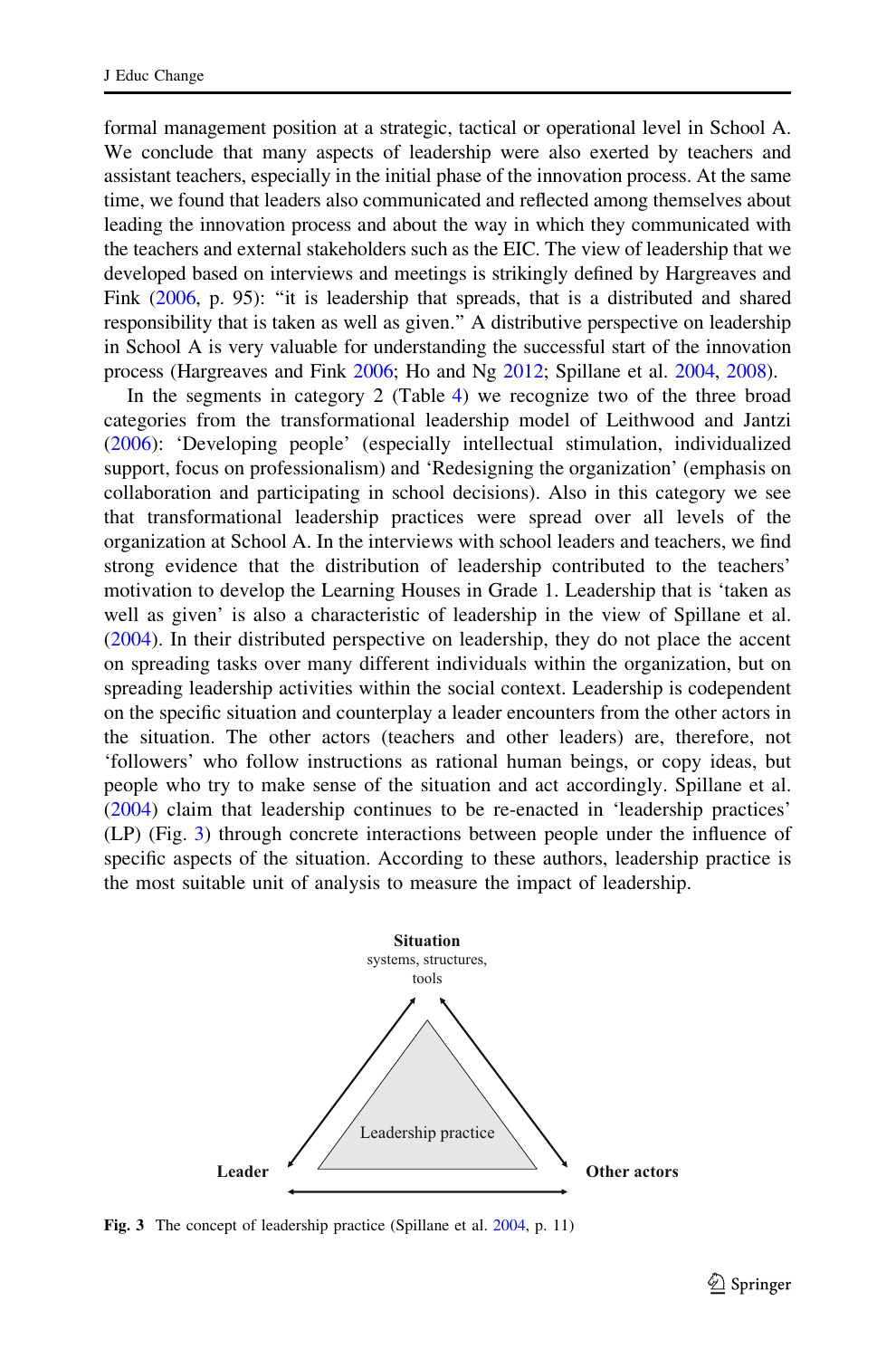<span id="page-15-0"></span>In summary, we find that the distribution of (transformational) leadership over a multitude of people in School A contributed to the successful development of the Learning House concept in Grade 1. We conclude from the evidence in categories 1 and 2 of Table [4](#page-10-0) that only prolonged analyses at a micro-level (by analyzing leadership practices) can demonstrate how the intensive collaboration, co-creation and common sense-making of teachers and leaders contributed to that success (operational level). The segments in category 3 show that both leaders and teachers emphasized the importance of giving clear and consistent guidelines to teachers (tactical and strategic level). The leaders at School A realized the importance of this search for consensus between leaders at all levels of the school organization. They stated that they spent a lot of time on this. We conclude, in line with Hulpia and Devos [\(2010](#page-24-0)), that collaboration and open communication between leaders at different levels of the organization is an aspect of distributed leadership-in-practice that might influence teachers' organizational commitment. We have visualized this phenomenon in Fig. 4, which demonstrates that the development of collective sense-making about the direction and approach of the innovation process between leaders across the three organizational levels can also be studied from the perspective of leadership practice.

# Conclusion Cluster 4: Learning processes and the role of the school management team

The data, shown in Table [5,](#page-11-0) demonstrate that collaboration between teachers, learning on the job and in professional development courses were common practice. It appears to be a characteristic of the professional culture of School A. This image is emphasized by the expressed opinion of School A's leaders that educational innovation depended strongly on a change in the teachers' vision about education. However, at the same time, we found large differences in the daily practices of Grades 1 and 2.



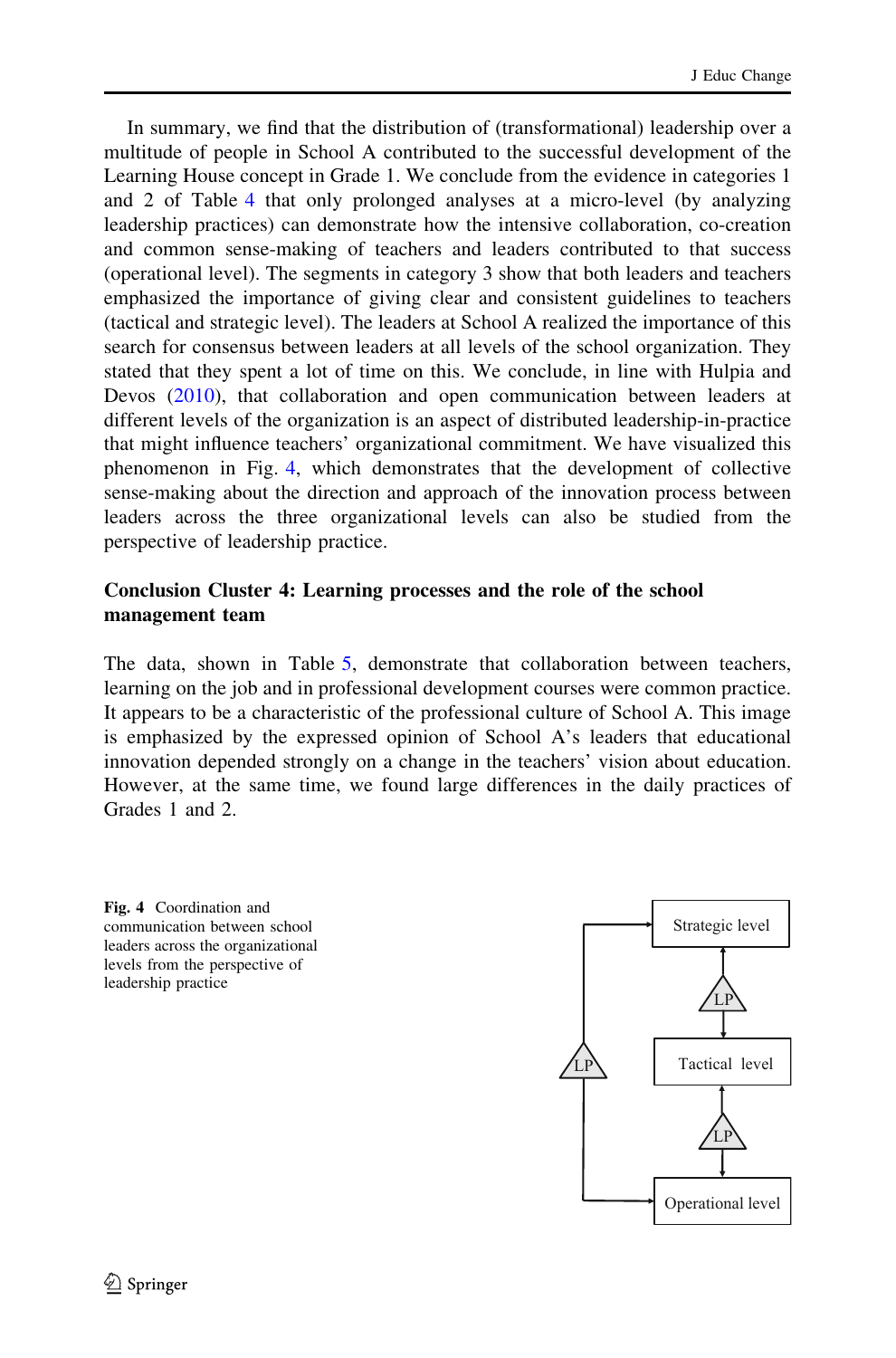<span id="page-16-0"></span>The Organizational Learning Framework (Fig. 5) by Crossan et al. ([1999\)](#page-23-0) offers a dynamic construct that we consider to be perfectly suited to analyze and interpret the actions, situations, events and learning processes that occurred at School A over a period of 8 years. In the Organizational Learning Framework, the process leading to the assimilation of newly developed knowledge and skills in the organization is symbolized by the feed-forward flow over three levels (solid lines). The application and exploitation of what was learned before leads to a feedback flow (dotted lines), for example, by interventions directed to standardization and control of the new practice. The permanent tension between the feed-forward and feedback flows of learning is the essence of the Organizational Learning Framework.

This is demonstrated in the evolution of the group of teachers who worked together in Learning House 2. After the initiative by some teachers to develop their own version of a learning house, we see a balance arising between the bricolage process of trial and error and implicit and explicit learning in the context of an ongoing dialogue between teachers on the one hand, and the collective attempt of teachers and school leaders to search for a stable state of progress and exploitation of what has been learned on the other. The result was a successful application of the Learning House concept in a completely digitized environment, realized approximately 4 years after the concept was first introduced.

Crossan et al. [\(1999](#page-23-0)) characterize these flows of learning at every level of the organization by different psychological processes. Like Weick ([1995\)](#page-26-0), they mostly place at the individual level the processes of sense-making that deal with personal interpretations of experiences ('Intuiting'), which can lead to new ideas (creativity) or to changing their own behavior (implicit learning). The effects of individual learning can only influence others when the personal learning process is demonstrated and explained, and then shared with colleagues who have had similar experiences. When these exchanges ('Interpreting' in the Organizational Learning Framework) lead to the development of shared ideas, shared agreements and a



Fig. 5 Organizational Learning Framework (Crossan et al. [1999,](#page-23-0) p. 532)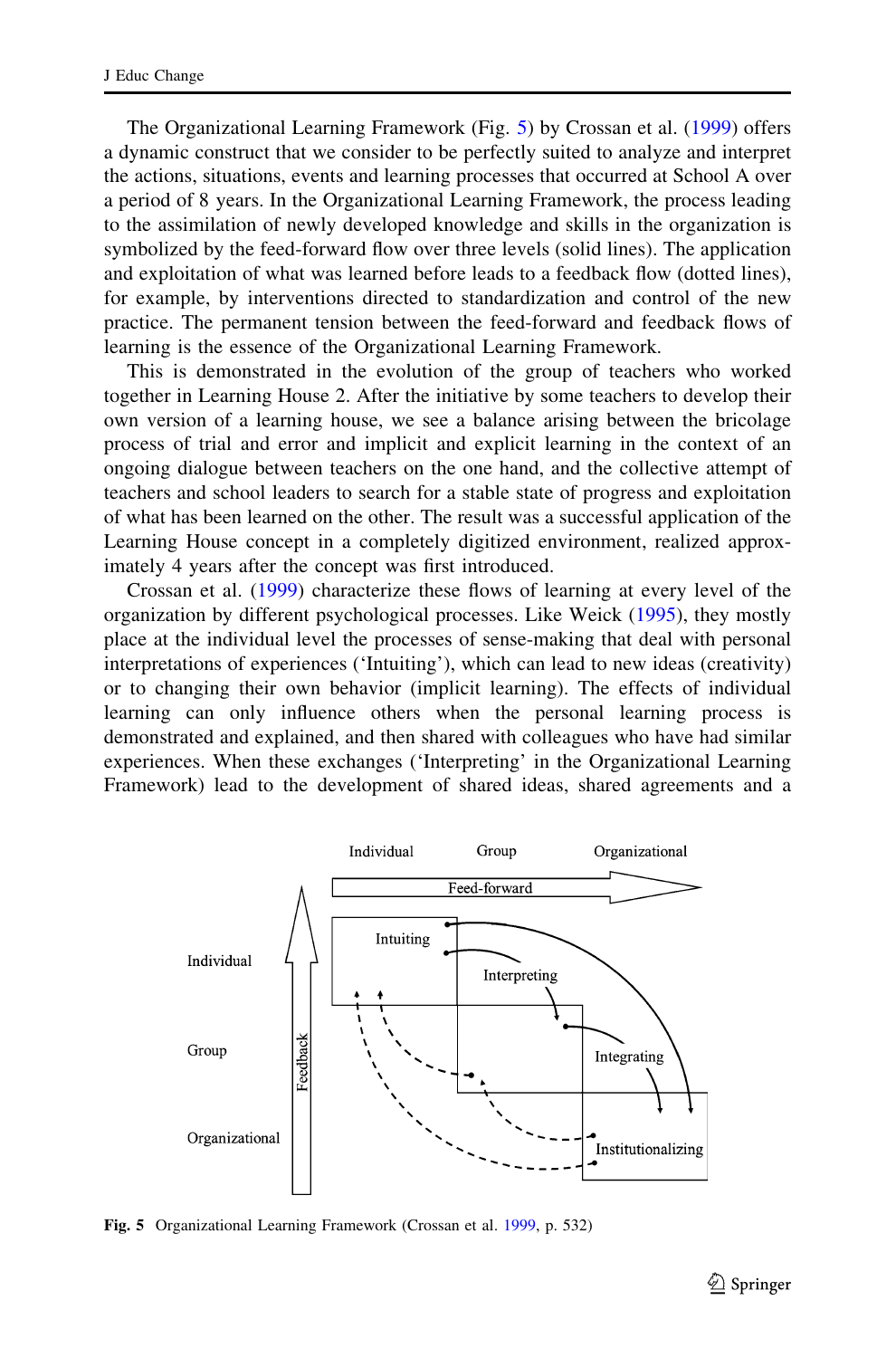mutually coordinated practice ('Integrating') through collective reflection, we call this collective sense-making at a group level. The data from category 2 (Table [5](#page-11-0)) show that this was a turbulent process in which feelings, new and old knowledge and professional practices competed with each other. To handle such ''boundary experiences'' it is imperative that teachers can share their concerns in a safe group (Miedema and Stam ([2009\)](#page-24-0), and that is exactly what the data show. All the data we have gathered about the teacher team of Learning House 2 points to the conclusion that their collaboration follows a cyclical pattern: try out teaching practices in the new setting and then discussing their experiences together. These meetings can best be described as occasions for sense making concerning The Learning House concept and its application, after which the cycle repeats itself.

The cyclical relation between psychological processes such as Intuiting and Interpreting-Integrating in the Organizational Learning Framework is comparable with the Identity Construction model of Geijsel and Meijers ([2005\)](#page-23-0). They analyze the development of a professional identity as a circular process of ''discursive meaning-giving'' in communities of practice and ''intuitive sense-giving'' at a personal level. In both models, interaction, communication and collective reflection are essential. On the one hand, these activities help develop the identity of teachers and on the other hand, they help to cement the collectively developed expertise into the foundation of the organization. Sustainable development, that is, Institutionalization, originates when these processes are being systematically supported, stimulated and warranted in the organization. We conclude that the information in Table [5](#page-11-0), insofar as it relates to teachers from Grade 1, outlines a developmental process that is a good illustration of feed-forward as outlined in the theoretical framework of Crossan et al. [\(1999](#page-23-0)).

We observed that during the development of the Learning House concept in Grade 1, the leadership practices were mostly directed at signaling the developments in the work place that were in line with the existing policy. Subsequently, these developments were treasured, morally and materially supported and then sent off in the right direction, in close deliberation with teachers. As a result, the feedforward process did not turn into a fragmented and chaotic innovation practice, but was stabilized by interventions. Consequently, a slowly growing workable Learning House was developing.

The implementation strategy for Grade 2 resembles what Crossan et al. [\(1999\)](#page-23-0), after Schumpeter ([1959](#page-25-0)), termed ''creative destruction''. From one year to another, the school management team asked the Grade 2 teachers to implement the fully developed model of digitized Learning Houses. It became clear from the results that this approach did not lead to inducing a cyclical process of individual and collective sense-making, enthusiasm and feelings of ownership. Moreover, the feed-forward flows of learning that we perceived within the teacher groups remained isolated events. Teachers stated that neither the leaders, nor the teachers in this setting managed to successfully extend the good practices that already existed to a team level.

The remarkable difference between what happened in Grade 1 (2003–2007) and Grade 2 (2007–2010) can be explained by the school leaders' changing of the innovation strategy. Furthermore, examples of leadership practices in the research data also demonstrate that the relationships between teachers and leaders were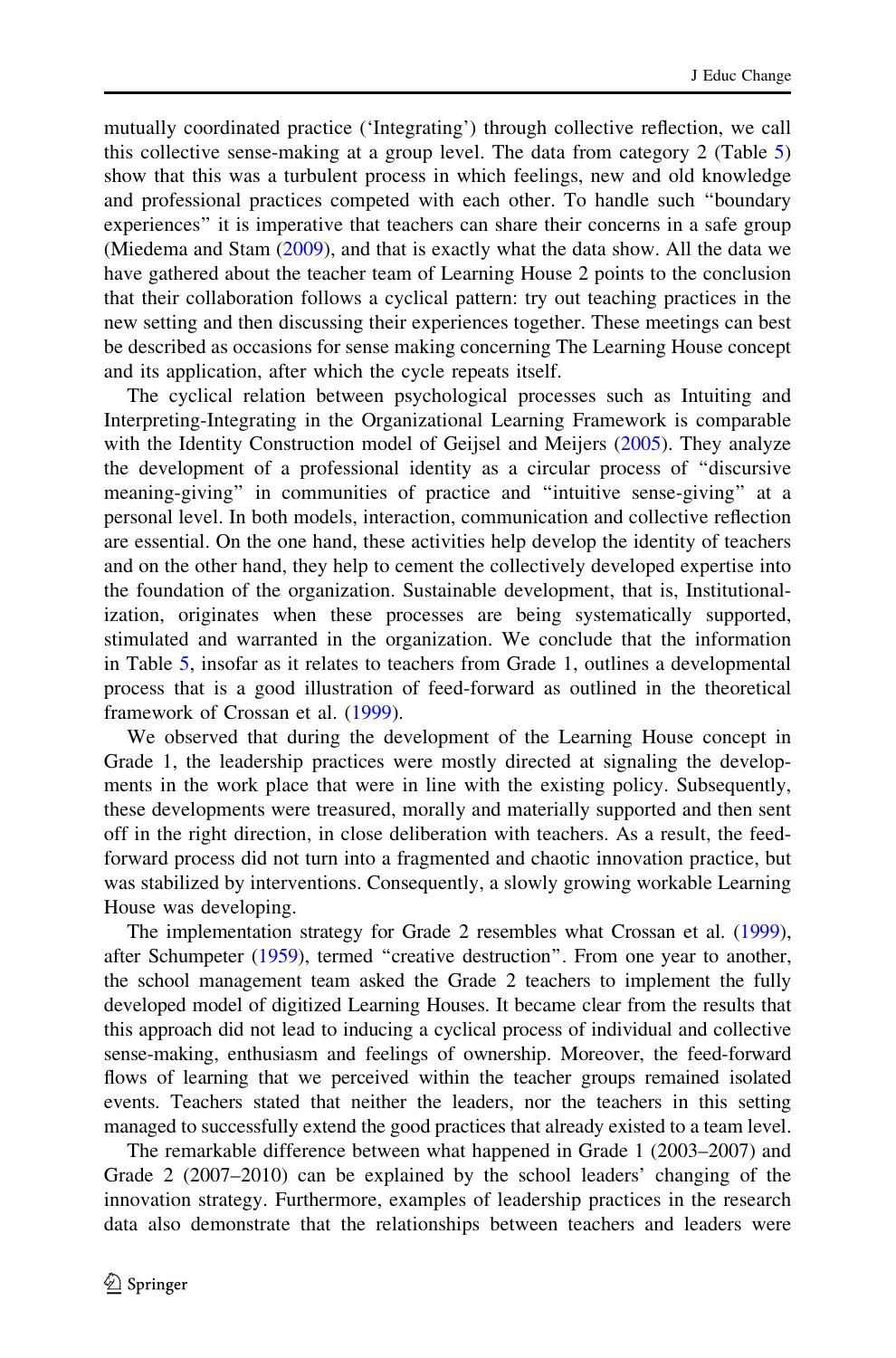<span id="page-18-0"></span>currently undergoing a process of change and that this had an effect on the individual and collective learning processes (categories 1 and 2 of Table [6](#page-11-0)). Our conclusion is therefore that we must integrate the concept 'Leadership Practice' (Fig. [3](#page-14-0)) of Spillane et al. [\(2004](#page-25-0)) into the Organizational Learning framework of Crossan et al. ([1999\)](#page-23-0). Now we can visualize how interventions at every level of the organization influenced the feed-forward and feedback flow of learning in School A (Fig. 6).

#### General discussion

The multiple theoretical perspectives and multilevel approach to the processes of educational innovation in the school organization resulted in an overall theoretical framework (see Fig. [1](#page-4-0)). This framework was very useful for analyzing the results from a long-term case study, which has enabled us to replace the original framework with a more elaborate version (see Fig. [7\)](#page-19-0). We used Figs. [2](#page-13-0), [3](#page-14-0), [4](#page-15-0) and 6, which were instrumental in analyzing the data set from School A, for the revision. The combination and integration of these figures to produce Fig. [7](#page-19-0) enabled us to identify and solve a number of problems inherent in the individual figures and the theoretical concepts which they represent. From this point on, we will denote Fig. [7](#page-19-0) as our 'integrated conceptual model for educational innovation'.

#### Context-conscious leadership

In the results for Cluster 1, we determined that context-conscious leadership is a useful concept to describe how the strategic management of School A was able to



Fig. 6 The integration of the Organizational Learning Framework (Fig. [5](#page-16-0)) and the concept of leadership practice (Fig. [3\)](#page-14-0)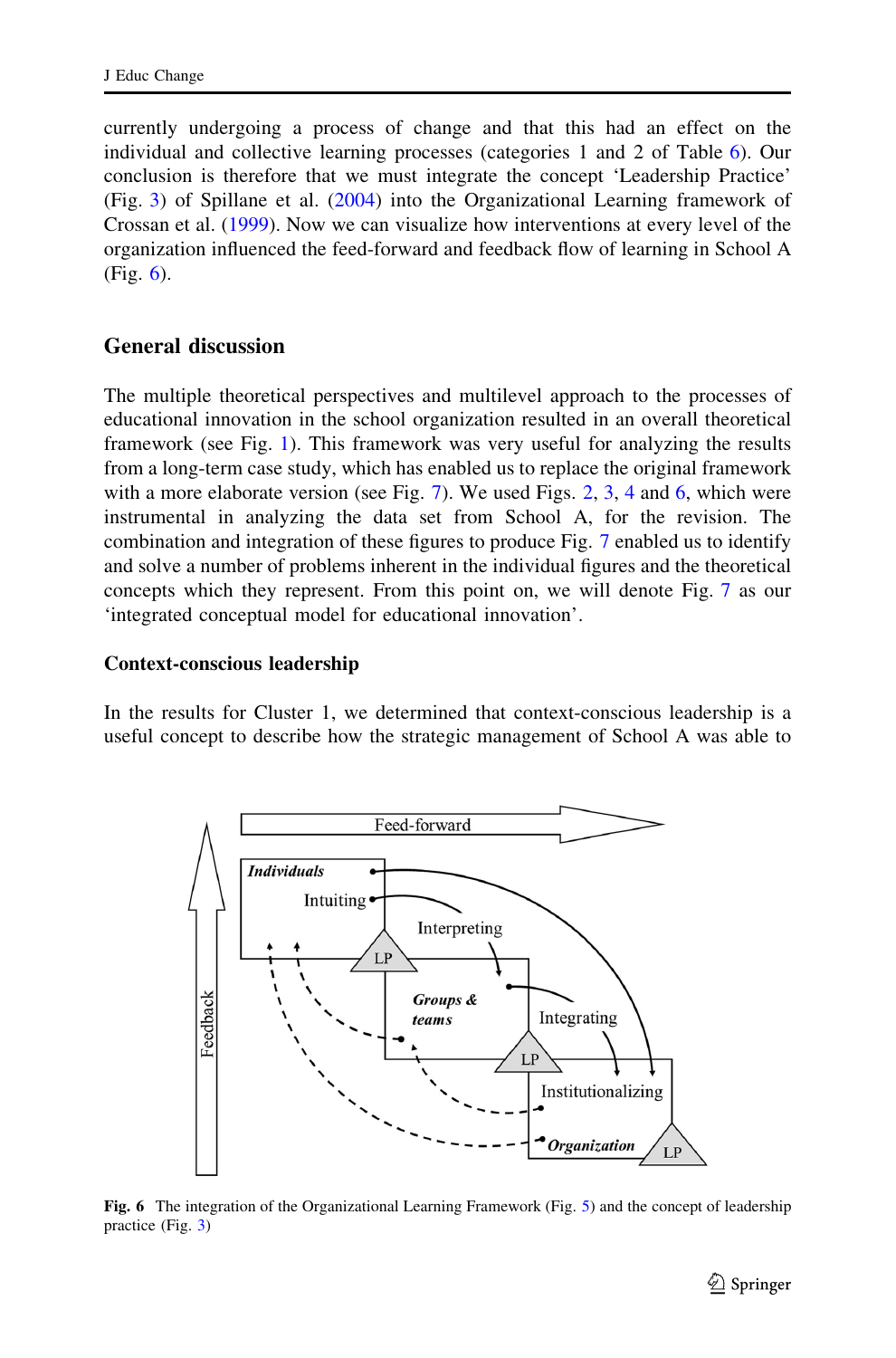<span id="page-19-0"></span>

Fig. 7 The impact of distributed leadership on organizational learning: an integrated conceptual model with two auxiliary figures

create a dynamic balance between external pressure on the school to change on the one hand, and the capacity of the school organization to renew itself on the other (see Fig. [2](#page-13-0)). Therefore, we concluded that the dynamic concept of contextconscious leadership must be integrated into the conceptual model.

# Leadership practice as an engine for organizational learning

We found the Organizational Learning Framework proposed by Crossan et al. [\(1999](#page-23-0)), shown in Fig. [5,](#page-16-0) to be a stimulating analytical tool. It turned out to be very profitable to investigate the relationship between the use of digital learning materials and teachers' learning at three levels: the individual, the group and the organizational level. An analysis of the tension between feed-forward and feedback processes at School A contributed significantly to understanding the differences in the use of digital learning materials in Grades 1 and 2. These results made it clear to us that the Organizational Learning Framework should form the backbone of the revised conceptual model (Fig. 7).

# Innovative and distributed leadership

The results for Cluster 3 showed that leadership and alignment played an important role at all levels of the school organization. Furthermore, it showed that the leadership style and the type of intervention, as well as the communication and coordination between the organizational school levels, are important to understand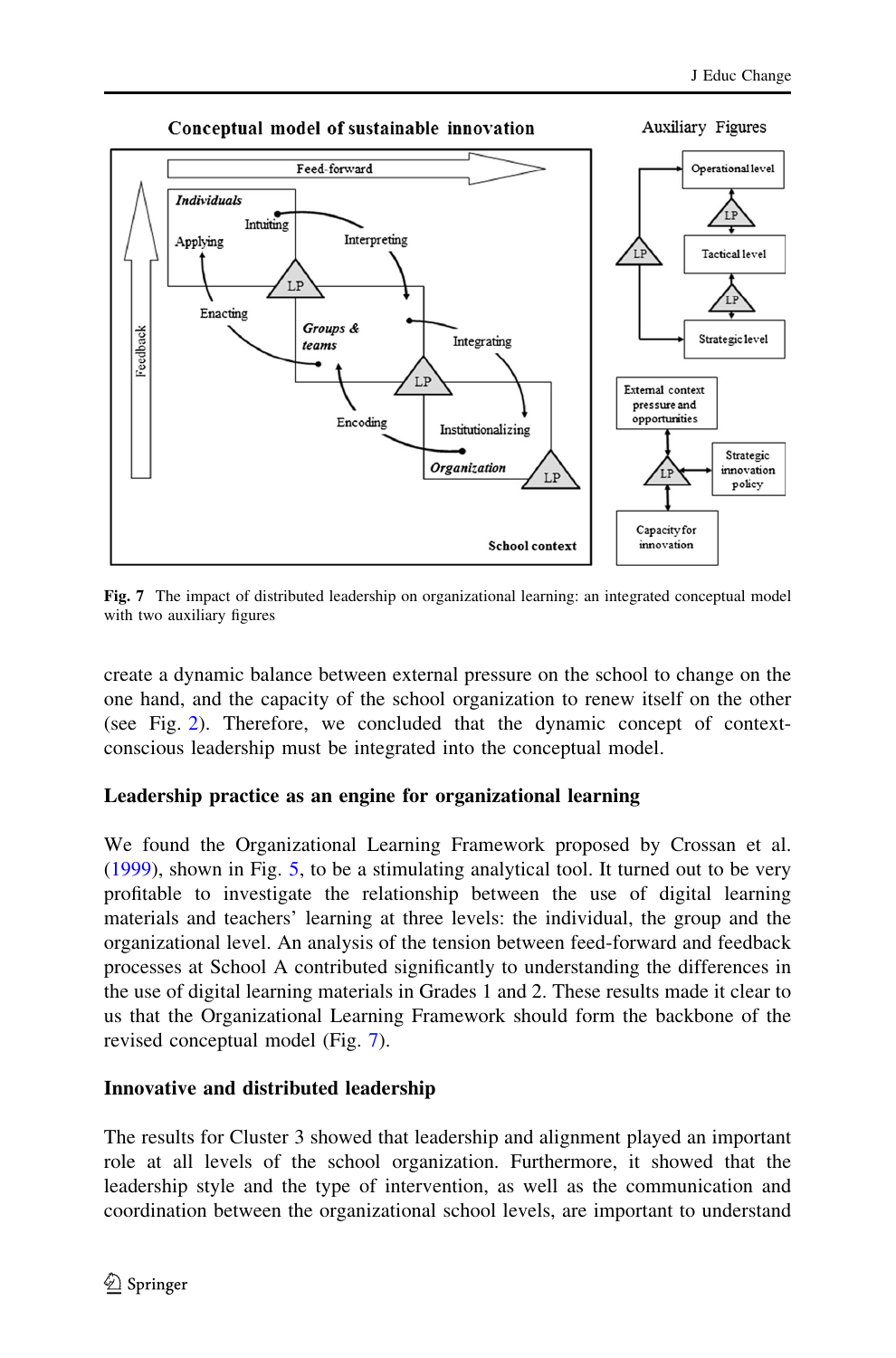processes at School A (see Fig. [4](#page-15-0)). These data are best explained by the concept of distributed leadership as viewed by Spillane et al. ([2004\)](#page-25-0) and by Ho and Ng ([2012\)](#page-24-0). Finally, it proved to be very enlightening to analyze the interaction between leaders and teachers in a specific setting; namely, when leaders executed a particular leadership task. According to Spillane et al. [\(2004](#page-25-0), p. 11), the recursive relations between leaders, followers, and their situation is the essence of his concept of 'leadership practice'. Informal leadership is a key factor in his concept (Spillane [2009\)](#page-25-0). This reinforces the conclusion by Spillane et al. ([2008](#page-25-0)) that important information is missed when the data set only includes information about formally designated leaders and the organization-as-designed. Clusters 3 and 4 showed that processes at the level of analysis of leadership practices also provided explanations for changes in the flows of learning within the Organizational Learning Framework. This is the reason we chose Fig. [6](#page-18-0) as a basis for the model that is represented in Fig. [7](#page-19-0).

# Why is Fig. [7](#page-19-0) innovative?

We consider the incorporation, elaboration and integration of dynamic concepts such as the Organizational Learning Framework (Crossan et al. [1999](#page-23-0)), LP framework (Spillane et al. [2004\)](#page-25-0) and context-conscious leadership as the most significant improvement and enrichment of the original theoretical framework (Fig. [1](#page-4-0)). The incorporation of the concept of leadership practice strengthens the original Organizational Learning Framework on all levels in the school organization. We therefore propose to replace the theoretical framework depicted in Fig. [1](#page-4-0) by a more elaborated conceptual model, shown in Fig. [7](#page-19-0). An important outcome of this study is an increased understanding of the relation between distributed leadership and collective sense-making as an important prerequisite for the incorporation of digital learning materials in teaching practice. This conceptual model therefore is a basis for (international) researchers and school leaders to innovate within their organization.

# The application of the conceptual model in international contexts

The conceptual model (Fig. [7](#page-19-0)) can be applied in international contexts (e.g., in Finland, where the provider of education has considerable autonomy in selecting learning materials) (Riskua et al. [2014\)](#page-24-0). Another example where this model may be used effectively is in Dutch schools, where teachers will use various (digital) learning materials and are involved in processes of sense-making about the experiences. Comparative research, i.e. cross country analysis, by Kolo and Breiter [\(2009](#page-24-0)) in the Hungarian education system shows that different dependencies among the systems elements (teachers, students and their parents, the school as an institution) and of the elements towards the environment will lead to different, country specific dynamics. These dynamics concern aspects of leadership, which is an important and central concept within our model (Fig. [7\)](#page-19-0). Finally, we refer to the United States. In the innovation strategy dubbed 'networked improvement communities', advocated by the Carnegie Foundation, there is a very important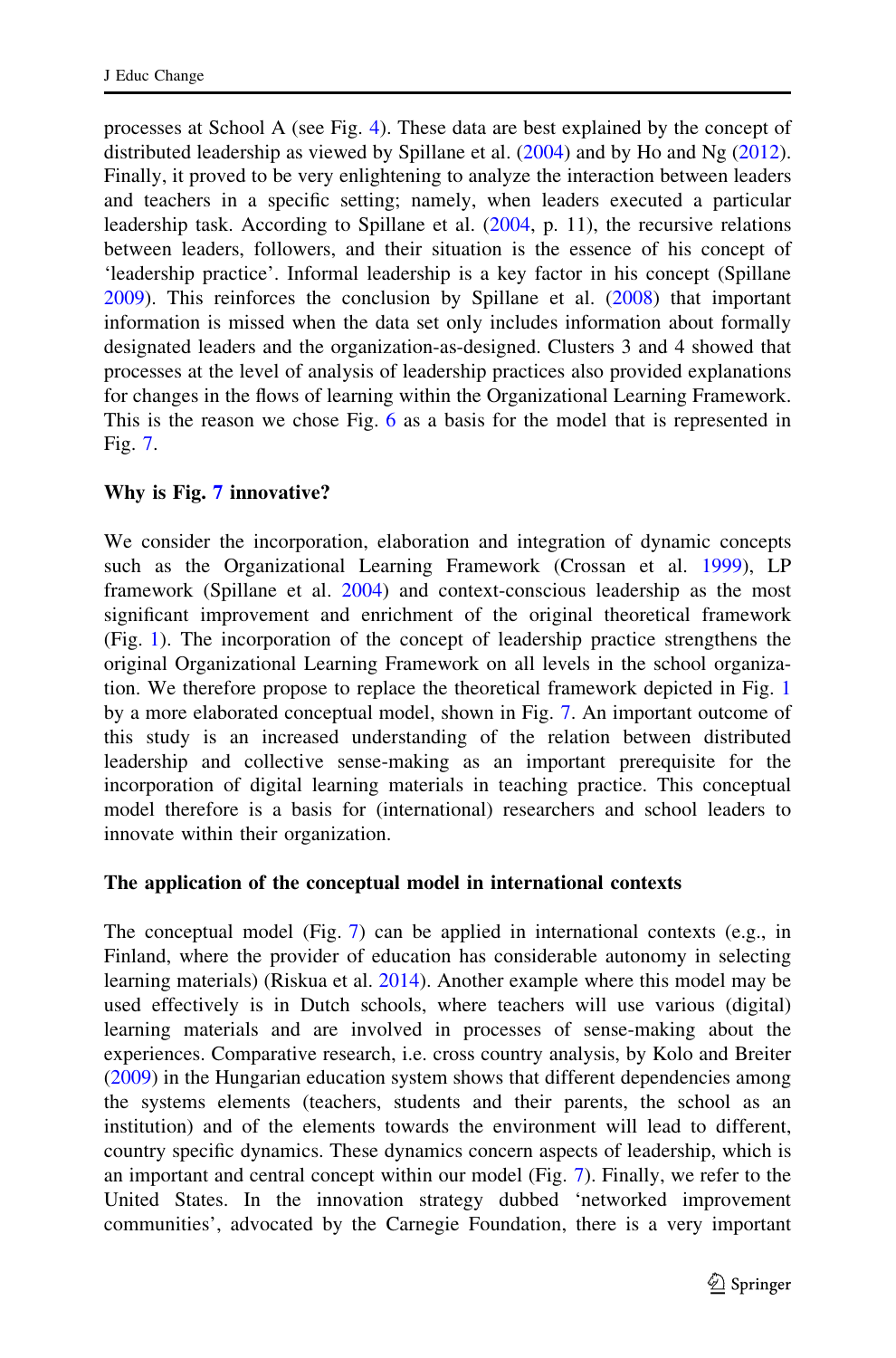role for teachers (Bryk et al. [2011\)](#page-23-0). In our conceptual model learning processes of teachers are central. The effects of teachers' individual learning will only influence others or spill over, when the outcomes of the individual learning process are demonstrated, explained and then shared with other teachers who have had similar experiences.

#### Critical comments and questions

In Fig. [7,](#page-19-0) leadership practices are given control over ''the flows of learning'' in everyday practice. Kleysen and Dyck [\(2001\)](#page-24-0) argue that the socio-political processes of 'championing' and 'coalition-building' are essential to explain feed-forward learning. They connect these arguments to aspects of transformational leadership. However, we have also observed other processes that lead us to believe that the more abstract model of leadership practice is preferable. Moreover, the tension between feed-forward and feedback learning in the Organizational Learning framework is also present in the LP framework. In the words of Spillane et al. [\(2004](#page-25-0), p. 12): ''tasks designed to promote change may depend, in substantial measure, on the successful execution of tasks designed to preserve the status quo''. There is a second reason for the integration of the LP framework in the Organizational Learning framework, which can be found in the definition of 'Situation' in the LP framework (see Fig. [3](#page-14-0)). Situation stands for ''the sociocultural context (including artifacts) that can embody the stable practices''. Therefore, the concept of 'situation' corresponds here with ''the institutions of the organization including systems, structures, procedures, and strategy" (Spillane et al. [2004,](#page-25-0) p. 21).

Kleysen and Dyck [\(2001](#page-24-0)) rightly point out that the framework of Crossan et al. [\(1999](#page-23-0)) gives no specifications for the feedback processes. We agree with their proposal to use the concepts of 'encoding' and 'enactment' for the feedback flow of learning, as counterparts to 'integrating' and 'interpreting', which stand for the feedforward flow.

In Fig. [7,](#page-19-0) we have added two auxiliary figures next to the base model. They are adaptations of Figs. [2](#page-13-0) and [4.](#page-15-0) We found these models to be practical tools for the following purposes. One such purpose is for describing context-conscious leadership; we have reinterpreted this concept as a series of LPs on the strategic level that represent the recursive relationship between external and internal context. Another purpose involves describing the coordination between formally and nonformally designated leaders at different levels in the school organization in terms of leadership practice.

In 2009, the Academy of Management Review granted the article ''An organizational learning framework: From intuition to institution'' (Crossan et al. [1999\)](#page-23-0) the AMR Decade Award. Crossan et al. ([2011\)](#page-23-0) responded to this award with some reflections. Based on their analysis of research citations since 1999, they show that the article is often cited and has provoked research that pertains to details of the original framework, but that relatively few authors have extended or modified the Organizational Learning framework itself. The main point of discussion for the review of the 1999 article deals with whether the ''multi-level 4I framework'' (the Organizational Learning framework) should be considered as a theory, or just as a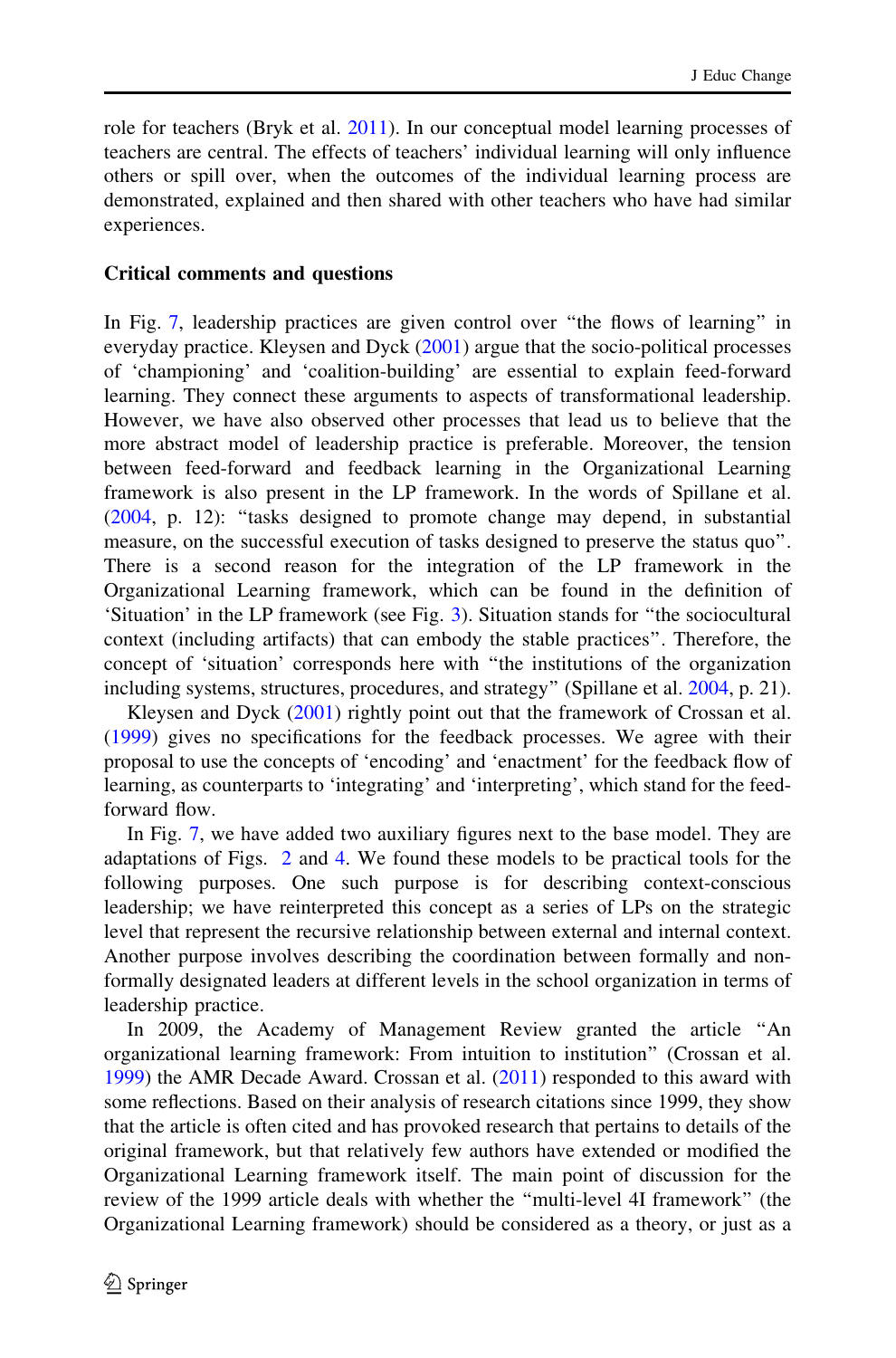unifying framework. However, we do not claim to have developed a definitive theory of Organizational Learning. We are convinced that the merger of the 1999 Organizational Learning framework with the concept of leadership practice and the other additions in Fig. [7](#page-19-0) enrich and refine the original Organizational Learning Framework.

Crossan et al. [\(1999](#page-23-0)) and Crossan and Berdrow ([2003\)](#page-23-0) specifically point to the relationship between leadership and learning in organizations as an important area for further research. When we look back at the development of the creative process in Learning House 2, we see that one teacher who acted as an informal leader (cf. championship in Kleysen and Dyck [2001](#page-24-0) and group monitor in De Groot et al. [2011\)](#page-23-0) with individual ICT-expertise (Ho and Ng [2012](#page-24-0)) played an important role in eliciting an enthusiastic response from colleagues in regard to the implementation of laptops and digital learning materials in their teaching practices. Along with this, we see that the synergy of communication and learning processes from teachers and leaders together, at different levels of the organization, resulted in powerful feedforward learning in Grade 1. However, the lack of a feed-forward flow in Grade 2 can be explained by the sudden top-down intervention of the top management in order to speed up the introduction and use of digital learning materials. Moreover, we find that managers sometimes took up an active leading role and at other moments placed themselves in a participatory and encouraging role. These choices between types of leadership styles can have both positive and negative effects on organizational learning, depending on the specific circumstances.

This conceptual model is a basis for researchers and school leaders to analyze their specific school and organization related questions (Spillane [2009](#page-25-0)). Crossan et al. ([1999\)](#page-23-0), for example, consider the problematic relationship between institutionalization and intuiting as one of the aspects of the Organizational Learning Framework that should be clarified by further research. This point is also addressed by Wiseman ([2007\)](#page-26-0) on institutionalization and Nonaka and von Krogh [\(2009](#page-24-0), p. 647) on 'organizational ambidexterity', the ''… balance between being efficient in running today's business, while being adaptive to changes in [the] environment''. Governments and school boards sometimes confront schools with large-scale educational reforms that intervene in the established educational practice. In such cases, school leaders can respond with different strategies. For example, in School A in Grade 1, we recognize the self-directed learning ability of a group of teachers under the influence of visionary and transformational leadership. In Grade 2 we see the effect of the top-down implementation of a fully developed educational model that originated elsewhere, namely in Grade 1. The first strategy corresponds with the ongoing process of organizational learning, but we questioned what that means for the vision of organizational learning, where the pressure from outside the organization must be taken into account, leading to interventions by the top management in the institutionalized practice. How can the management team proactively influence the current practice and steer or lead the feed-forward feedback cycle (intuiting, interpreting and enacting) in the 'right' direction? How can 'leadership for learning' strive to coordinate learning goals at the individual, team and organizational levels (Simons [2006\)](#page-25-0)? To what extent is the 'creative destruction' that Crossan et al. [\(1999](#page-23-0)) suggest useful? In this strategy, the teachers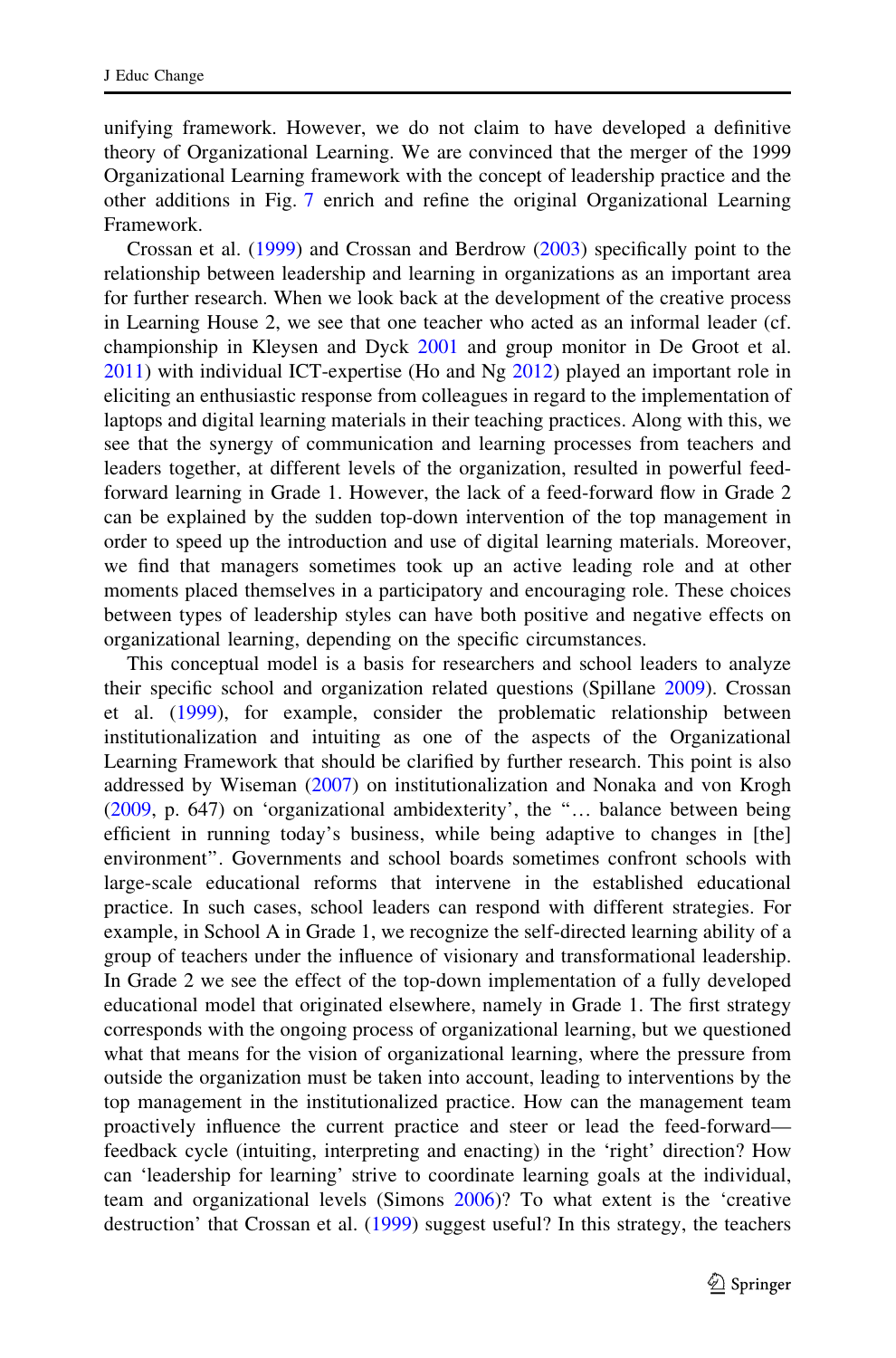<span id="page-23-0"></span>of a team, a department, or the entire organization are forced to refocus on the taken-for-granted nature of educational practice and reconstruct their own cognitive maps and belief systems.

Along with this, there are some further questions to answer: Are there characteristic patterns in leadership practices at a strategic, tactical and operational level? What degrees of freedom are needed for teacher leaders in the workplace in order to translate policy objectives into realistic work goals? What exactly does 'institutionalized' mean when the process of learning at individual and group level is a continuous process involving more or less autonomous teams? Other pressing questions relate to aspects of organizational development associated with scaling up within the organization or mergers between organizations. Is it necessary that each team or department have its own feed-forward—feedback cycle of learning, leading to a team-specific conception of educational practice? Will our enhanced model (Fig. [7](#page-19-0)) help in addressing these questions?

#### References

- Bapuij, H., & Crossan, M. (2004). From questions to answers: Reviewing organizational learning resesearch. Management Learning, 35(4), 397–417.
- Brouwer, P., Brekelmans, M., Nieuwenhuis, L., & Simons, R.-J. (2012). Community development in the school workplace. International Journal of Educational Management, 26(4), 403–418.
- Bryk, A. S., Gomez, L. M., & Grunow, A. (2011). Getting ideas into action: Building networked improvement communities in education. Frontiers in Sociology of Education, 1, 127–162.
- Carpay, T. (2010). Anders kijken naar het studiehuis. Een analysemodel voor onderwijsvernieuwing [To look differently at the 'Study House'. A model for analyzing educational innovation]. Academic Dissertation, Radboud University Nijmegen, Nijmegen.
- Chval, K. B., Reys, R., Reys, B. J., Tarr, J. E., & Cha´vez, O. (2006). Pressures to improve student performance: A context that both urges and impedes school-based research. Journal for Research in Mathematics Education, 37(3), 158–166.
- Coburn, C. E. (2003). Rethinking scale: Moving beyond numbers to deep and lasting change. Educational Researcher, 32(32), 3–12.
- Coburn, C. E. (2004). Beyond decoupling: Rethinking the relationship between the institutional environment and the classroom. Sociology of Education, 77, 211–244.
- Crossan, M. M., & Berdrow, I. (2003). Organizational learning and strategic renewal. Strategic Management Journal, 24, 1087–1105.
- Crossan, M. M., Lane, H. W., & White, R. E. (1999). An organizational learning framework: From intuition to institution. Academy of Management Review, 24(3), 522–537.
- Crossan, M. M., Maurer, C. C., & White, R. E. (2011). Reflections on the 2009 AMR Decade Award: Do we have a theory of organizational learning? Academy of Management Review, 36(3), 446–460.
- Datnow, A. (2002). Can we transplant educational transform, and does it last? Journal of Educational Change, 3, 215–239.
- de Groot, E., van den Berg, B. A. M., Endedijk, M. D., Van Beukelen, P., & Simons, P. R. J. (2011). Critically reflective work behaviour within autonomous professionals' learning communities. Vocations and Learning, 4, 41–62.
- de Laat, M. F., & Simons, P. R. J. (2003). Collective learning: Theoretical perspectives and ways to support networked learning. European Journal for Vocational Training, 27, 13–24.
- Diseth, A., Danielsen, A. G., & Samdal, O. (2012). A path analysis of basic need support, self-efficacy, achievement goals, life satisfaction and academic achievement level among secondary school students. Educational Psychology, 32(3), 335–354.
- Geijsel, F., & Meijers, F. (2005). Identity learning: The core process of educational change. *Educational* Studies, 31(4), 419–430.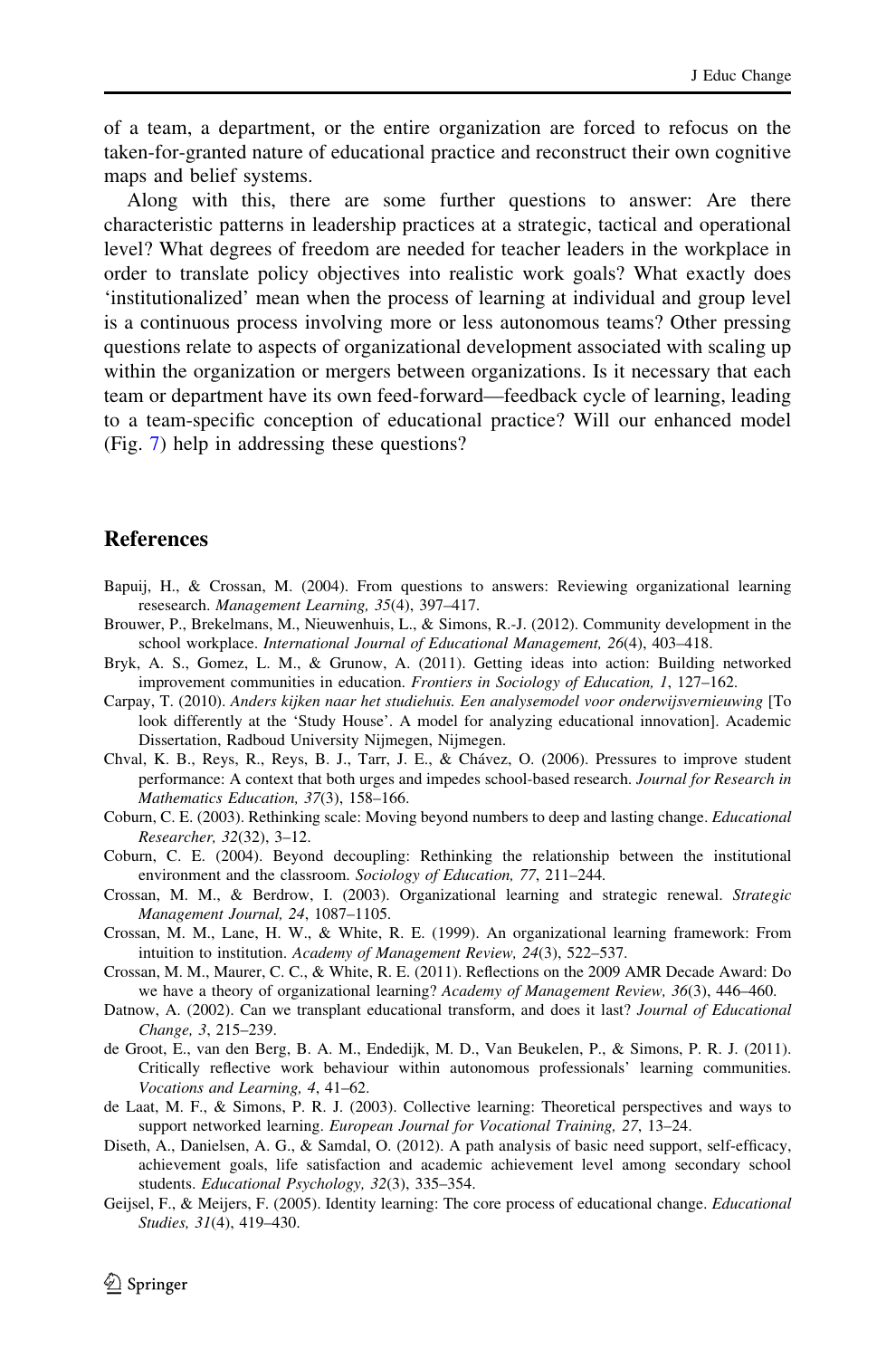- <span id="page-24-0"></span>Ghesquière, P., Maes, B., & Vandenberghe, R. (2004). The usefulness of qualitative case studies in research on special needs education. International Journal of Disability, Development and Education, 51(2), 171–184.
- Glaser, B. G., & Strauss, A. (1967). The discovery of grounded theory: Strategies for qualitative research. New York: Aldine.
- Hallinger, P., & Heck, R. H. (2011). Conceptual and methodological issues in studying school leadership effects as a reciprocal process. School Effectiveness and School Improvement, 22(2), 149–173.

Hargreaves, A., & Fink, D. (2006). Sustainable leadership. San Francisco: Jossey-Bass.

- Ho, J. M., & Ng, D. (2012). Factors which impact the distribution of leadership for an ICT reform: Expertise vis-a`-vis formal role? School Leadership and Management, 32(4), 321–339.
- Hulpia, H., & Devos, G. (2010). How distributed leadership can make a difference in teachers' organizational commitment? A qualitative study. Teaching and Teacher Education, 26(3), 565–575.
- Hulpia, H., Devos, G., & Van Keer, H. (2011). The relation between school leadership from a distributed perspective and teachers' organizational commitment: Examining the source of the leadership function. Educational Administration Quarterly, 47(5), 728–771.
- Imants, J. (2002). Relationships in the study of learning communities. School Effectiveness and School Improvement, 13, 453–462.
- Kleysen, R. F., & Dyck, B. (2001, June). Cumulating knowledge: An elaboration and extension of Crossan, Lane, & White's framework for organizational learning. Paper presented at the fourth international conference on organizational learning and knowledge management, Ivey School of Management, University of Western Ontario, London, Ontario, Canada.
- Kolo, C., & Breiter, A. (2009). An integrative model for the dynamics of ICT-based innovations in education. Digital Culture & Education, 1(2), 89–103.
- Kwakman, K. (2003). Factors affecting teachers' participation in professional learning activities. Teaching and Teacher Education, 19, 149–170.
- Leithwood, K., & Jantzi, D. (2005). A review of transformational school leadership research 1996–2005. Leadership and Policy in Schools, 4(3), 177–201.
- Leithwood, K., & Jantzi, D. (2006). Transformational school leadership for large-scale reform: Effects on students, teachers, and their classroom practices. School Effectiveness and School Improvement, 17(2), 201–227.
- Leithwood, K., Patten, S., & Jantzi, D. (2010). Testing a conception of how school leadership influences student learning. Educational Administration Quarterly, 46(5), 671–706.
- Leithwood, K., Steinbach, R., & Jantzi, D. (2002). School leadership and teachers' motivation to implement accountability policies. Educational Administration Quarterly, 38(1), 94–119.
- Lovett, S., & Gilmore, A. (2003). Teachers' learning journeys: The quality learning cycle as a model of professional development. School Effectiveness and School Improvement, 14(2), 189–211.
- März, V., Kelchtermans, G., Vanhoof, S., & Onghena, P. (2013). Sense-making and structure in teachers' reception of educational reform. A case study on statistics in the mathematics curriculum. Teaching and Teacher Education, 29, 13–24.
- Miedema, W., & Stam, M. (2009). Leren van Innoveren: wat en hoe leren docenten van het innoveren van het eigen onderwijs? [Learning from Innovation: What and how teachers learn from the innovation of their own teaching?]. Academic Dissertation. Assen: Koninklijke Van Gorcum.
- Miles, M. B., & Huberman, A. M. (1984). Qualitative data analysis. A sourcebook of new methods. Newbury Park, CA: Sage.
- Moolenaar, N. M., Daly, A. J., & Sleegers, P. J. C. (2010). Occupying the principal position: Examining relationships between transformational leadership, social network position, and schools' innovative climate. Educational Administration Quarterly, 46(5), 623–670.
- Mulford, B., & Sillins, H. (2011). Revised models and conceptualisation of successful school principalship for improved student outcomes. International Journal of Educational Management, 25(1), 61–82.
- Nonaka, I., & von Krogh, G. (2009). Tacit knowledge and knowledge conversion: Controversy and advancement in organizational knowledge creation theory. Organization Science, 20(3), 635–652.
- Rikkerink, M. (2011). Invoering van een gedigitaliseerde onderwijspraktijk Deel A. Patronen van interventies in een model van organisatieleren en leiderschapspraktijken [Implementation of a digital teaching practice—Part A. Patterns of interventions in a framework of organizational learning and leadership practices]. Dissertation, Utrecht: Utrecht University.
- Riskua, M., Kanervioa, P., & Lars, G. B. (2014). Finnish Superintendents: Leading in a changing education policy context. Leadership and Policy in Schools, 13, 383–406.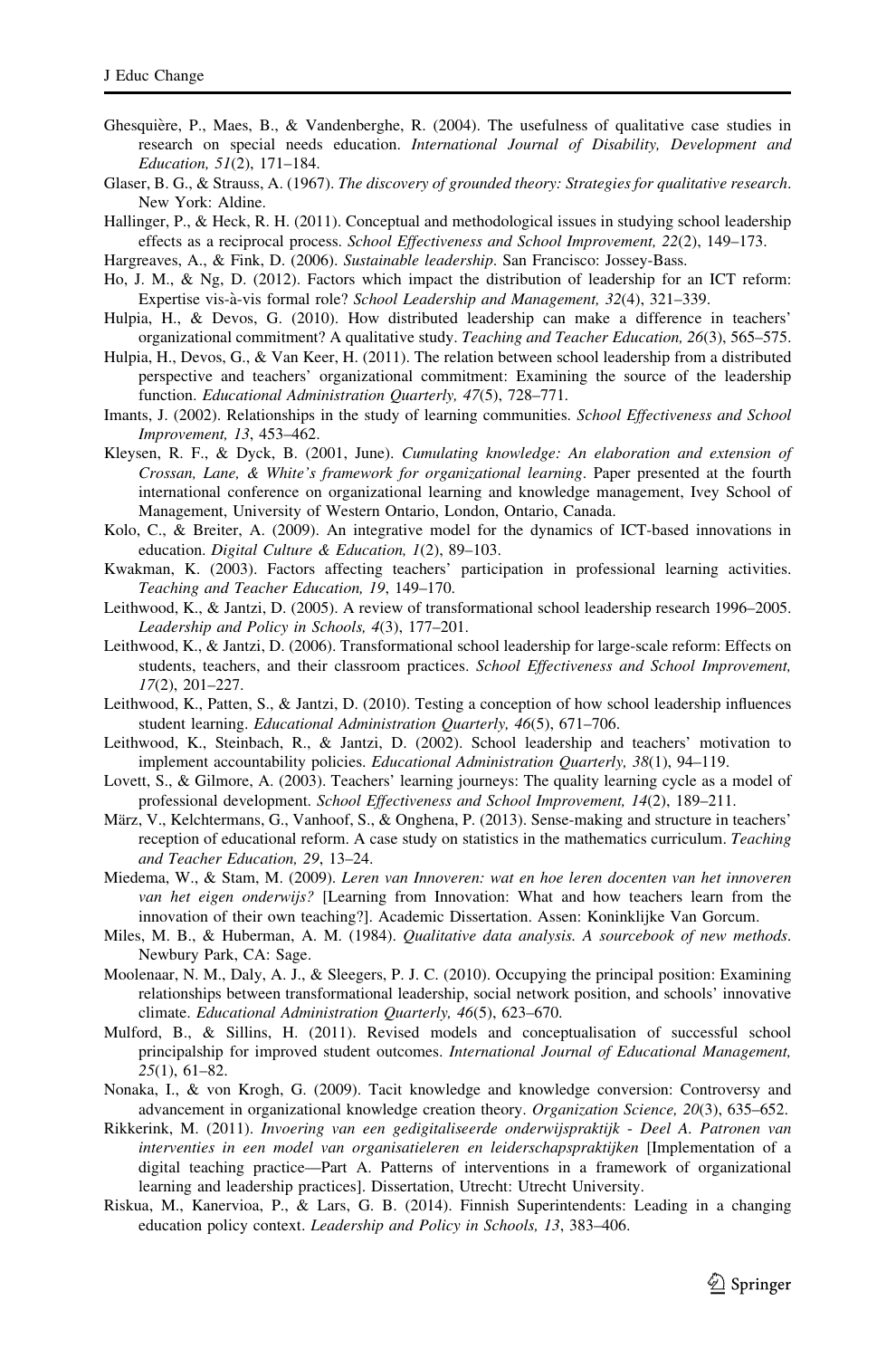- <span id="page-25-0"></span>Runhaar, P. R. (2008). Promoting teachers' professional development. Academic Dissertation, University Twente, Enschede.
- Runhaar, P. R., Sanders, K., & Sleegers, P. (2007). De school als ontwikkelplek voor leraren. Een literatuuronderzoek naar organisatiefactoren die implementatie van nieuwe onderwijsconcepten bevorderen [The school as a development site for teachers. A literature study of organizational factors that facilitate implementation of new educational concepts]. Enschede: Twente Centre for Career Research.
- Schaufeli, W. B., & Bakker, A. B. (2004a). Bevlogenheid: een begrip gemeten [Work engagement: A concept measured]. Gedrag & Organisatie, 17(2), 89–112.
- Schaufeli, W. B., & Bakker, A. B. (2004b). Job demands, job resources, and their relationship with burnout and engagement: A multi-sample study. Journal of Organizational Behaviour, 25, 293–315.
- Scheerens, J. (2010). Teachers' professional development. Europe in international comparison. An analysis of teachers professional development based on the OECD's Teaching and Learning International Survey (TALIS). Luxembourg: Office for Official Publications of the European Union.
- Scheerens, J. (2013). The use of theory in school effectiveness research revisited. School Effectiveness and School Improvement, 24(1), 1–38.
- Schumpeter, I. A. (1959). The theory of economic development. Cambridge, MA: University Press.
- Silins, H., & Mulford, B. (2002). Leadership and school results. In K. Leithwood & P. Hallinger (Eds.), Second international handbook of educational leadership and administration. Dordrecht: Kluwer Academic Publishers.
- Simons, P. R. J. (2006). Digitale didactiek als onderdeel van onderwijsvernieuwingen [Digital pedagogy as part of educational reforms]. Studiehuisreeks, 70, 25–42 [Online]. Available: [http://www.](http://www.mesoconsult.nl/wp-content/uploads/2011/02/SH-70-digi.pdf) [mesoconsult.nl/wp-content/uploads/2011/02/SH-70-digi.pdf.](http://www.mesoconsult.nl/wp-content/uploads/2011/02/SH-70-digi.pdf)
- Simons, P. R. J. (2013). Mindshifting: (Hoe) kunnen we mindsets veranderen? [Mindshifting: (How) can we change mindsets?], Afscheidsrede in verkorte vorm uitgesproken op 19 December 2013. Utrecht: Utrecht University.
- Spillane, J. P. (2009). Managing to lead: Reframing school leadership and management. The Phi Delta Kappan, 91(3), 70–73.
- Spillane, J. P., Camburn, E. M., Pustejovsky, J., Pareja, A. S., & Lewis, G. (2008). Taking a distributed perspective. Epistemological and methodological tradeoffs in operationalizing the leader-plus aspect. Journal of Educational Administration, 46(2), 189–213.
- Spillane, J. P., Halverson, R., & Diamond, J. B. (2004). Towards a theory of leadership practice: A distributed perspective. Journal of Curriculum Studies, 36(1), 3–34.
- Srivastava, P., & Frankwick, G. L. (2011). Environment, management attitude, and organizational learning in alliances. Management Decision, 49(1), 156–166.
- ten Bruggencate, G., Luyten, H., Scheerens, J., & Sleegers, P. (2012). Modeling the influence of school leaders on student achievement: How can school leaders make a difference? Educational Administration Quarterly, 48(4), 699–732.
- Thoonen, E. E. J., Sleegers, P. J. C., Oort, F. J., Peetsma, Th T D, & Geijsel, F. P. (2011). How to improve teaching practices: The role of teacher motivation, organizational factors, and leadership practices. Educational Administration Quarterly, 47(3), 496–536.
- van Veen, K. (2003). Teachers' emotions in a context of reforms. Academic Dissertation, ILS, Nijmegen.
- van Veen, K., & Sleegers, P. (2006). How does it feel? Teachers' emotions in a context of change. Journal of Curriculum Studies, 38(1), 85–111.
- van Veen, K., Sleegers, P., & van de Ven, P. (2005). On teacher's identity, emotions, and commitment to change: A case study into the cognitive-affective processes of a secondary school teacher in the context of reforms. Teaching and Teacher Education, 21(8), 917–934.
- Verbeeten, H. M. J. M. (2011). Invoering van een gedigitaliseerde onderwijspraktijk Deel B. Patronen van interventies in een model van organisatieleren en leiderschapspraktijken [Implementation of a digital teaching practice—Part B. Patterns of interventions in a framework of organizational learning and leadership practices]. Dissertation, Utrecht University, Utrecht.
- Waslander, S. (2007). Leren over innoveren. Overzichtsstudie van wetenschappelijk onderzoek naar duurzaam vernieuwen in het voortgezet onderwijs [Learning about innovation. Review of scientific research into sustainable innovation in secondary education]. Utrecht: VO-raad.
- Waslander, S. (2010). Government, school autonomy, and legitimacy: Why the Dutch government is adopting an unprecedented level of interference with independent schools. Journal of School Choice, 4, 398–417.